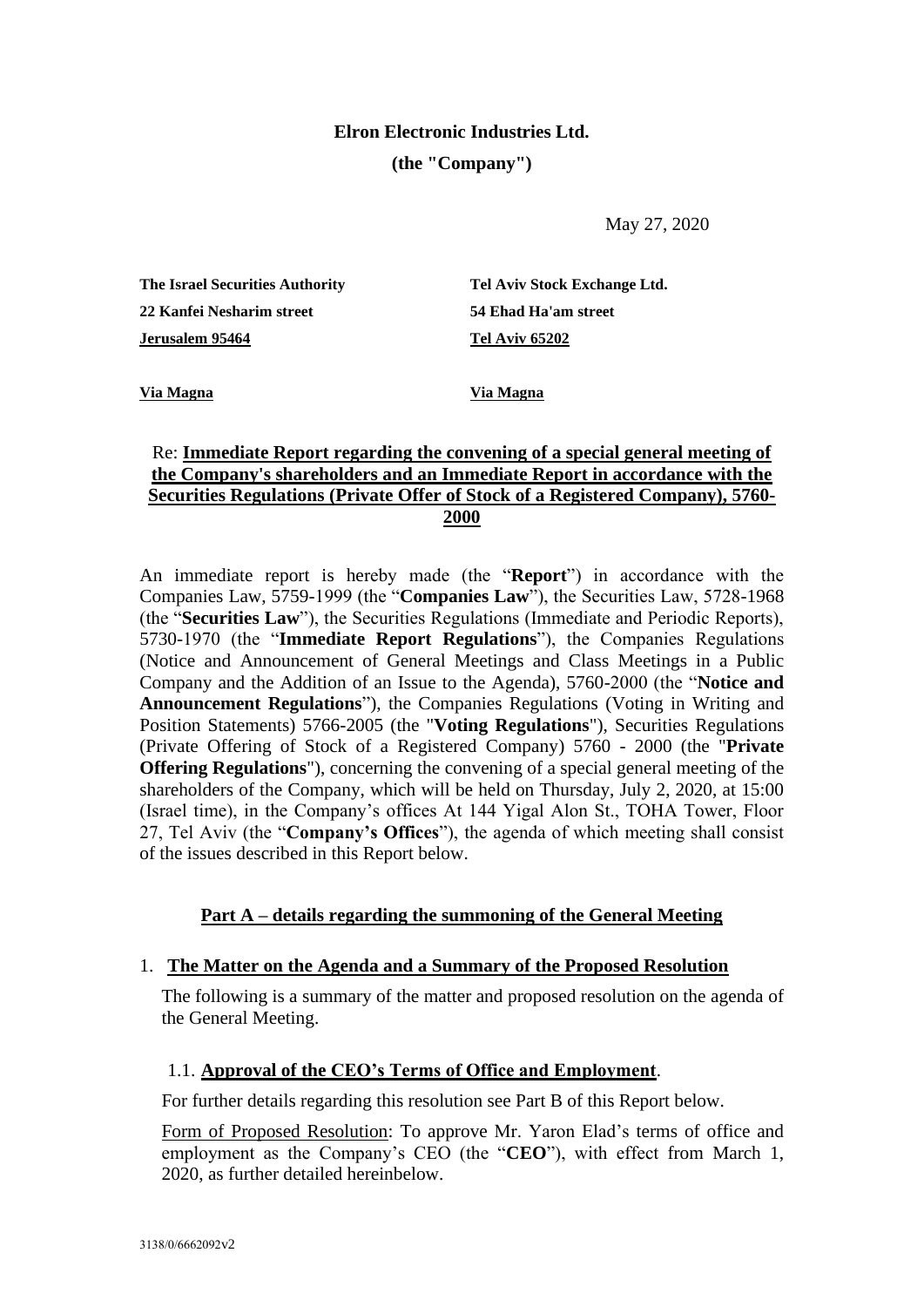# 2. **Record Date**

The record date for the purpose of a shareholder's entitlement to participate in and vote at the Meeting and an Adjourned Meeting, pursuant to Section 182 of the Companies Law and Regulation 3 of the Voting Regulations, is the end of the trading day on the Tel Aviv Stock Exchange occurring on Thursday, June 4, 2020 (the "**Record Date**"). In the event that no trading is carried out on the Record Date, the Record Date shall be the last trading day preceding such date.

# 3. **Legal Quorum and Adjourned Meeting**

- 3.1. A legal quorum shall be constituted upon the presence, either in person or by proxy, of at least two shareholders holding, in total, more than 33.3% of the issued shares conferring voting rights in the Company, within one half hour of the time scheduled for the opening of the Meeting (the "**Legal Quorum**"). If legal quorum is not present at the general meeting at the end of one half hour from the time scheduled for commencement of the meeting, the general meeting shall be adjourned to the same day the following week, at the same time and location ("**Adjourned Meeting"**), namely on Thursday, July 9, 2020 at 15:00. If no legal quorum is present at the Adjourned Meeting one half hour after the time scheduled for the meeting, then one shareholder holding at least 25% of the issued share capital of the Company, who is present in person or by proxy, shall constitute a legal quorum.
- 3.2. A General Meeting at which a Legal Quorum is present is entitled to resolve to postpone the Meeting for another date and place that will be determined. At the Adjourned Meeting, no matter that was on the agenda for the original meeting and with respect to which no resolution was passed, shall be raised.

# 4. **Required Majority**

- 4.1. The majority required for adoption of the proposed resolution on the agenda set forth in Section 1.1 above is a simple majority of the shareholders entitled to vote and participating in the vote, in person or by an attorney (including by a voting card) provided that one of the following is fulfilled:
	- (1) The majority vote count at the general meeting will include a majority of all votes of shareholders who are neither the controlling shareholders at the Company nor have any personal interest in the approval of the resolutions, participating at the vote; the vote count of such shareholders shall exclude the abstaining votes; The provisions of Section 276 of the Companies Law, shall apply, mutatis mutandis, to a shareholder who has a personal interest.
	- (2) The total dissenting votes from among the shareholders specified in Section (1) above does not exceed two percent of the total voting rights in the Company.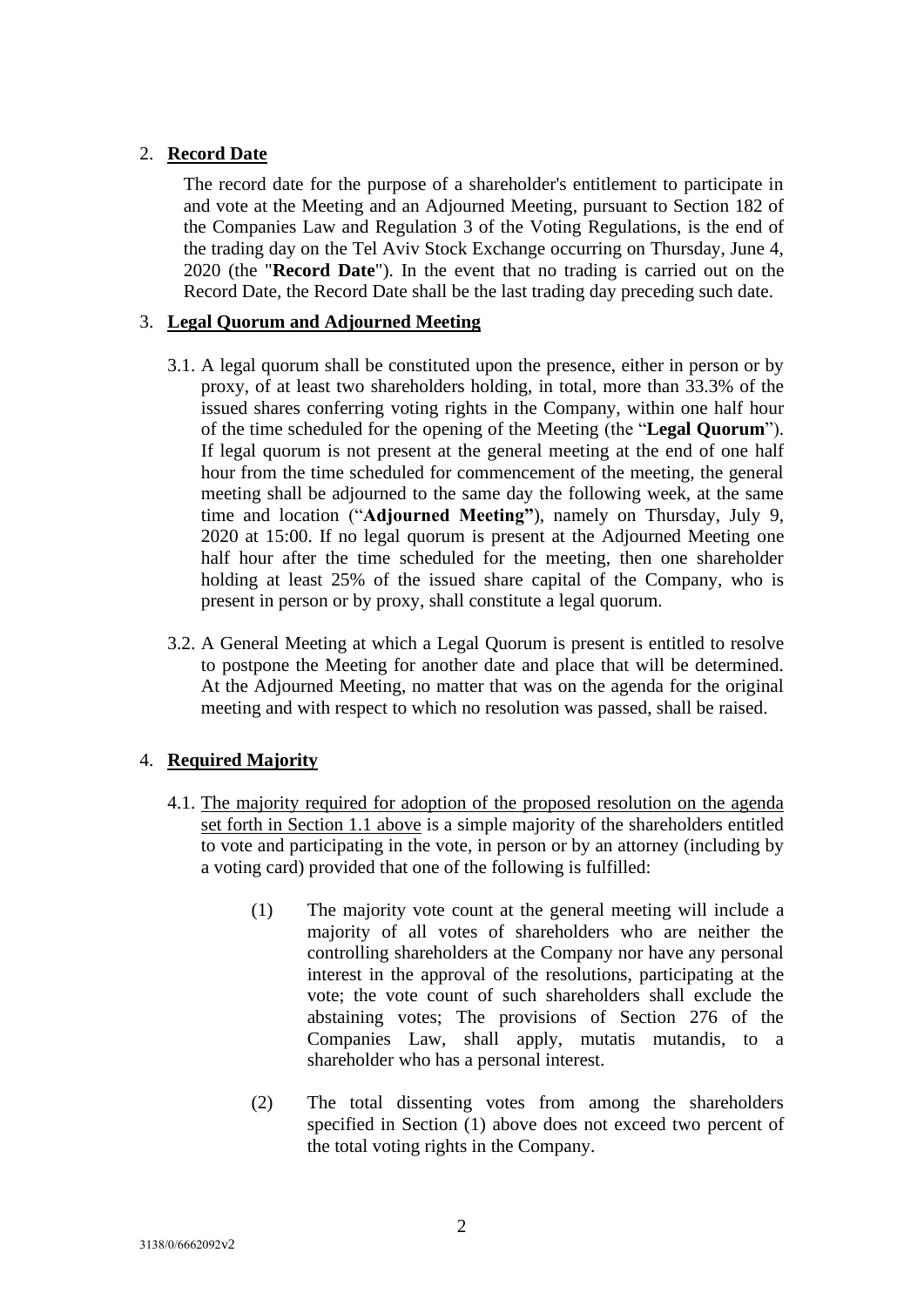It should be noted that the Company's Board of Directors may approve the terms of office and employment of the CEO even if the General Meeting opposes its approval, insofar as the Compensation Committee and the Board of Directors will decide, on the basis of detailed reasons and after they re-discuss the CEO's terms of office and employment and the grant of Options to the CEO, that its approval, notwithstanding the objection of the General Meeting, is for the benefit of the Company.

The Company is not a "public granddaughter company", as such term is defined in Section 267 A (c) of the Companies Law.

4.2. The Controlling Shareholder of the Company, Discount Investments Corporation Ltd ("DIC") does not hold the majority required to pass the resolution set forth in Section 1.1 above.

### 5. **Manner of Voting**

- 5.1 A shareholder of the Company at the Record Date, is entitled to participate in the Meeting and vote, in person or to appoint a proxy or through a ballot within the meaning thereof in Section 87 of the Companies Law, in accordance with the Company's Articles of Association, the provisions of the Companies Law and as detailed below. A shareholder under Section 177(1) of the Companies Law, that is, a shareholder in whose favor a share is registered with a member of the TASE and that share is included among the shares registered in the shareholders' register (Hereafter: "**Unregistered Shareholder**"), may also vote via an electronic ballot that will be sent to the Company through the electronic voting system that operates under Article B' of Chapter G2 of the Securities Law (hereinafter: the "**Electronic Voting**", "**Electronic Voting System**" and "**Electronic Ballot**", respectively).
- 5.1. Proxy A document appointing a proxy for voting (the "**Letter of Appointment**"), as well as an original power of attorney by virtue of which the Letter of Appointment was signed (if any), must be signed by the appointer or by the person authorized in writing, and if the appointer is a corporation, the Letter of Appointment shall be prepared and signed in a manner which is binding upon the corporation and deposited at the Company's registered office at least 48 hours before the time scheduled for the meeting. The Company has the right to require that it shall be handed over with a confirmation in writing, confirming, to its satisfaction, the authority of the signatories to bind the corporation. The Letter of Appointment shall state both the full names of the principal and of his proxy, as appears at the Registrar of Companies or in the I.D. card (as the case may be), their number at the Registrar of Companies or their I.D. numbers (as the case may be), and the place of their incorporation or their passport country (as the case may be).

### 6. **Confirmation of Ownership**

6.1. Pursuant to the Companies Regulations (Proof of Share Ownership for the Purpose of Voting at the General Meeting), 5760-2000 ("**Confirmation of Ownership Regulations"**), a shareholder in whose favor a share is registered with a TASE member, who wishes to vote at the Meeting, will provide the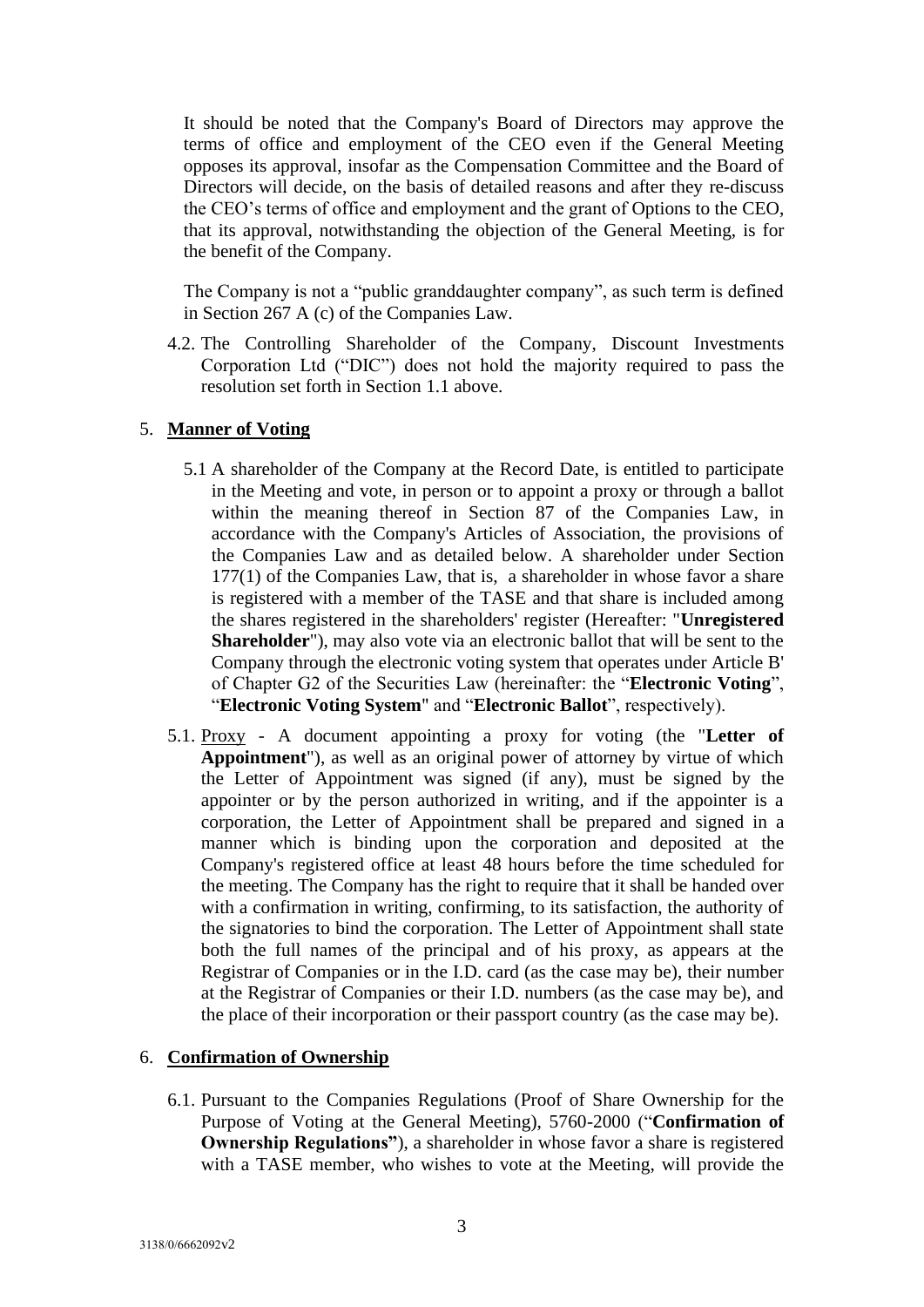Company with confirmation regarding his ownership of the share on the Record Date, which must be received from the TASE member with which his right to the share is registered, as required by the Confirmation of Ownership Regulations ("**Confirmation of Ownership**").

6.2. A shareholder whose shares are registered with a TASE member may receive confirmation of the ownership from the TASE member through which he holds his shares, at a branch of the TASE member or by mail to his address, if he shall have so requested, provided that a request in this regard shall be made in advance for a specific securities account. According to the Confirmation of Ownership Regulations**,** an electronic message approved under Section 44K5 of the Securities Law, concerning the data of users of the electronic voting system – is deemed a confirmation of ownership for every shareholder included therein.

### 7. **Voting by Voting Cards and Position Statements**

- 7.1. According to the Voting Regulations, a shareholder may vote at the Meeting on the proposed resolution that is on the agenda, as detailed in Section 1 above, by a voting card as specified below. The language of the voting card and position statements in respect of the Meeting may be found on the Distribution Website of the Israel Securities Authority at [https://www.magna.isa.gov.il](https://www.magna.isa.gov.il/) and on the website of the Tel Aviv Stock Exchange Ltd. at [http://maya.tase.co.il.](http://maya.tase.co.il/) A shareholder may approach the Company directly and receive therefrom, free of charge, the language of the voting card and the position statements.
- 7.2. A TASE member will send, free of charge, via e-mail, a link to the language of the voting card and the position statements on the Distribution Website of the Israel Securities Authority to any shareholder who is not registered in the shareholders' register of the Company, unless the shareholder shall have notified such TASE member that he is not interested therein, provided that the notice shall have been given with respect to a specific securities account and on a date prior to the Record Date.
- 7.3. The vote shall be cast on the second part of the voting card, as posted on the Distribution Website of the Israel Securities Authority, which is stated above.
- 7.4. The (non-electronic) voting card of a non-registered shareholder will be provided to the Company together with the Confirmation of Ownership, such that the voting card will reach the Company's registered office **no later than four hours before the time of convening the meeting** (i.e. – no later than Thursday, July 2, 2020 at 11:00). In this respect, the delivery time is the time on which the voting card and its attachments have reached the Company's Offices.
- 7.5. A shareholder who is registered in the shareholders' register, will deliver to the Company the voting card together with a photocopy of an identity card or a photocopy of the incorporation certificate, such that the voting card will reach the Company's Registered Office **up to six hours before the time of**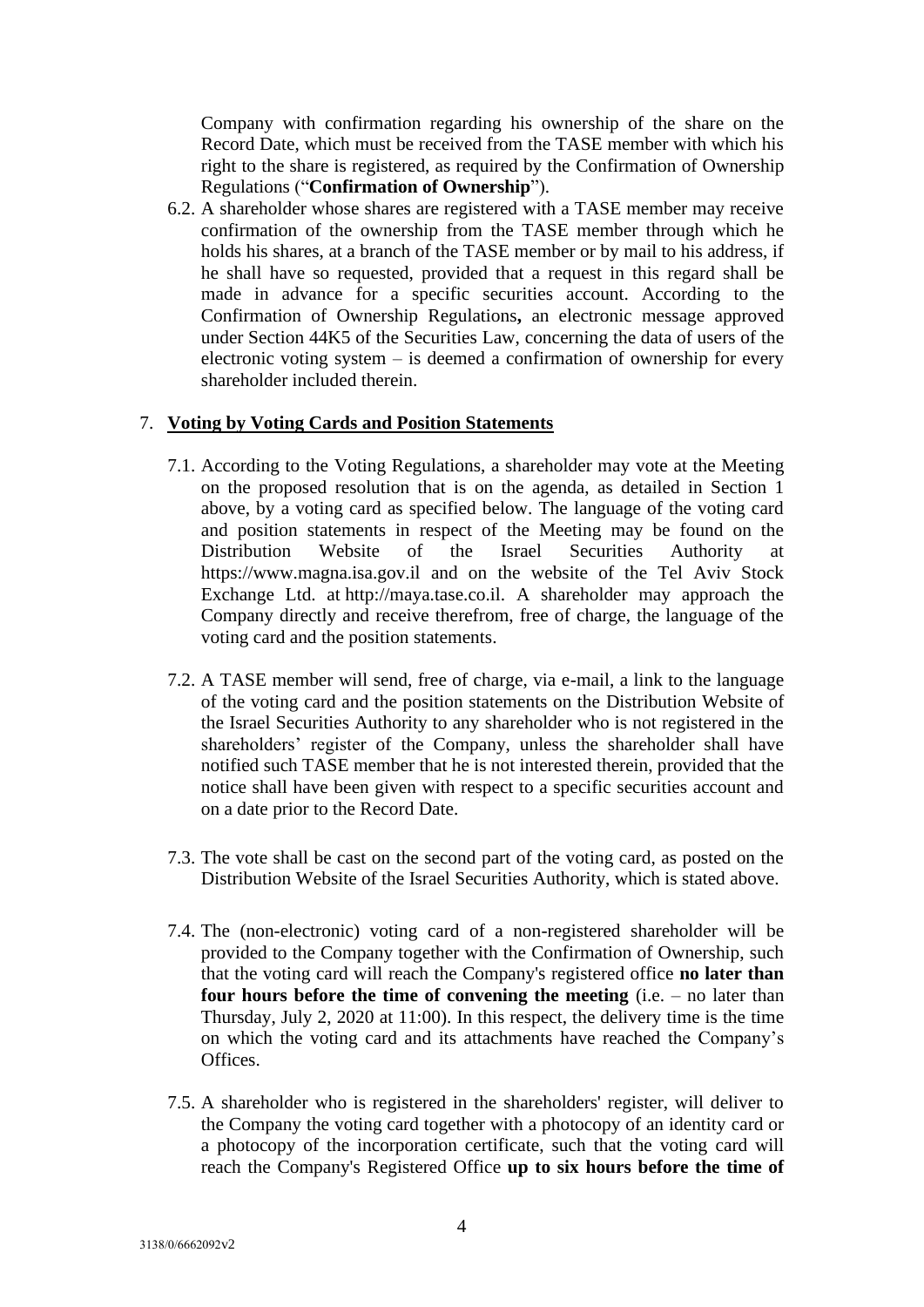**convening of the general meeting** (i.e. – until Thursday, July 2, 2020, at 09:00).

- 7.6. A shareholder may approach the Registered Office of the Company and after proving his identity, may withdraw his voting card and Confirmation of Ownership up to 24 hours prior to the time of the Meeting.
- 7.7. **A shareholder participating in a vote with respect to a resolution on the agenda, will provide the details required as specified in Section 10 below, insofar as the provisions of the section are relevant to him.**
- 7.8. A voting card to which a Confirmation of Ownership is not attached (or alternatively, a confirmation of ownership has not been submitted via the electronic voting system) or with regard to a record shareholder, his identity document, passport, or certificate of incorporation, as applicable, has not been attached, will be invalid.

## 8. **Voting through the electronic voting system**

- 8.1. As provided hereinabove, a shareholder may vote on the resolutions that are on the agenda also via a voting card to be transmitted via E-Voting Card.
- 8.2. A shareholder in whose favor a share is registered with a member of Tel Aviv Stock Exchange Ltd. (TASE) is entitled to receive from the TASE member an identifying number and an access code as well as additional information with respect to the meeting, and after a secure identification process, will be able to vote through the electronic voting system. A shareholder voting via the E-Voting Card is not required to furnish the Company with a Confirmation of Ownership in the manner specified above.
- 8.3. The E-Voting Card will be available for voting at the end of the Record Date. Voting by the electronic voting system will end **6 hours before the time of the Meeting** (i.e., on Thursday, July 2, 2020 at 09:00), at which time the electronic voting system will be locked.
- 8.4. The electronic voting may be modified or revoked until the electronic voting system is locked and may not be modified through the electronic voting system after such time. If a shareholder shall have voted by more than one method, his later vote shall be counted. For this purpose, the vote of a shareholder in person or by proxy shall be deemed later to a vote via an E-Voting Card.

## 9. **Position statements and response of the Board**

9.1. The last date for delivery of position statements to the Company is **up to ten (10) days before the date of the Meeting.**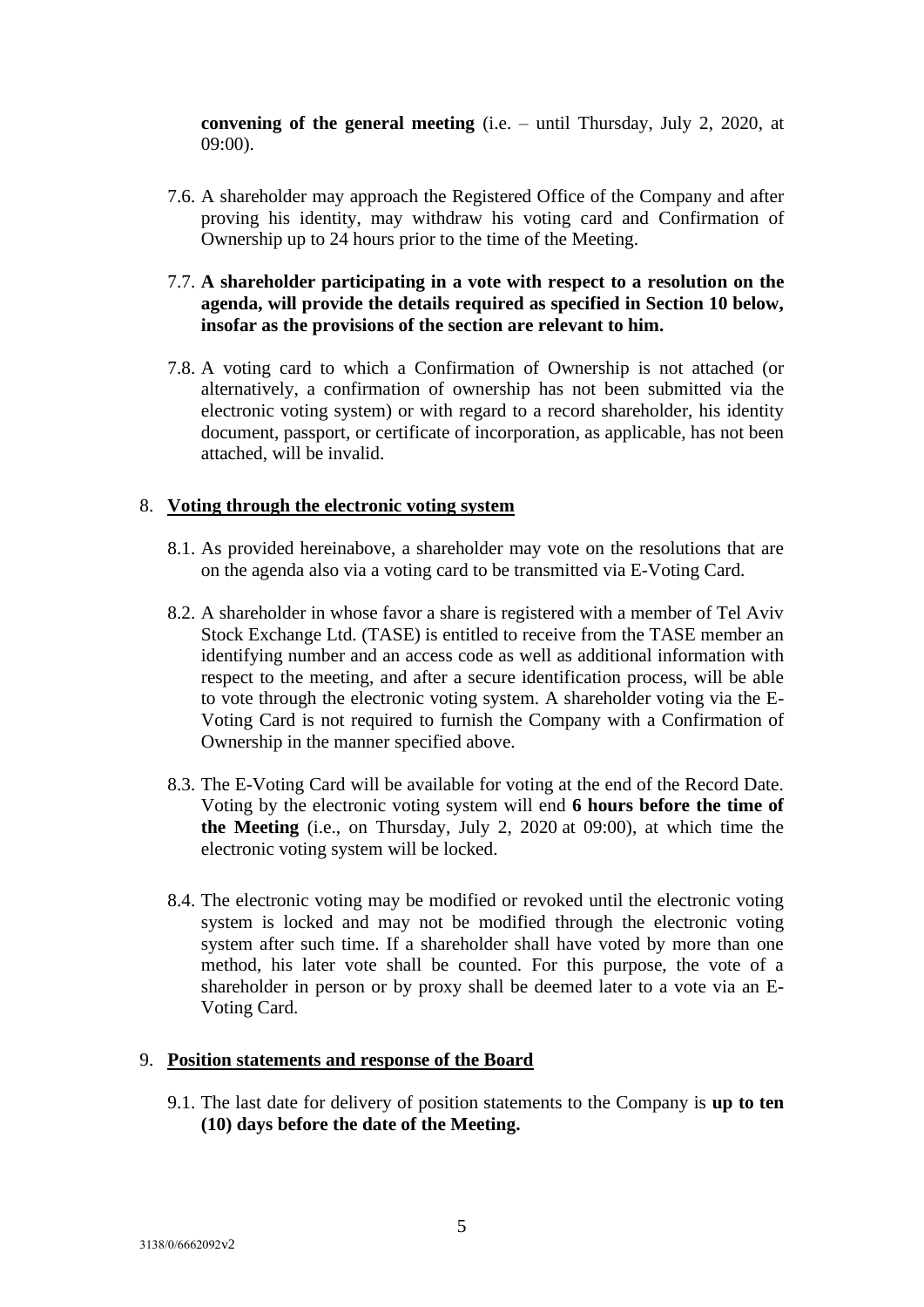9.2. The last date for delivery of the board response to position statements, if and to the extent position statements of shareholders shall be submitted and the board shall elect to submit its response to the said position statements, is no later than **five (5) days before the date of the Meeting.**

### 10. **Notice of personal interest and disclosure regarding the manner of vote**

- 10.1. According to Section 276 of the Companies Law, a shareholder participating in a vote regarding the proposed resolutions on the agenda whether himself or by proxy, will notify the Company before the vote at the meeting, or if the vote is by a voting card – on the voting card by an indication on Part B of the voting card in the space designated therefor, if he is considered a controlling shareholder of the Company and/or has personal interest in the approval of the resolutions on the Meeting's agenda or not, and the description of the relevant personal interest, and shall also indicate it in Section 10.3 below.
- 10.2. The vote of a shareholder who fails to indicate the existence or absence of personal interest and/or of his being a controlling shareholder of the Company (or shall indicate that he has personal interest but fails to specify the nature of the matter), shall not be counted.
- 10.3. Furthermore, according to the Voting Regulations and according to the directive of the ISA as of November 30, 2011, on the issue of disclosure regarding the manner of voting of interested parties, senior officers and institutional bodies in meetings ("**Directive**"), an interested party, a senior officer and an institutional investor (the "**Voters**") as defined in the Regulations and in the Directive, who are voting at the meeting on resolutions on the agenda, will provide to the Company, within their vote, the details required according to the Regulations and Section 2(b) of the Directive, and if they voted by proxy, then the voter or the proxy shall also provide the details regarding the proxy. In addition, specification shall be provided regarding any relationship between the voter or the proxy (who does not have a personal interest) and the Company or any of the controlling shareholders or the senior officers, including employment relations, business relations etc., while specifying their nature.

## 11. **Changes in the agenda; the deadline for submission of a request to add an issue to agenda by a shareholder**

- 11.1. After the publication of this Report, there may be changes in the agenda, including adding an issue to the agenda. In such a case, it will be possible to review the latest agenda and position statements in the Company's reports that will be published on the Distribution Website and on the TASE Website.
- 11.2. A shareholder's request under section 66(b) of the Companies Law to include an issue in the agenda of the General Meeting shall be furnished to the Company up to seven days after the general meeting is convened. If such a request is made, the issue may be added to the agenda and its details will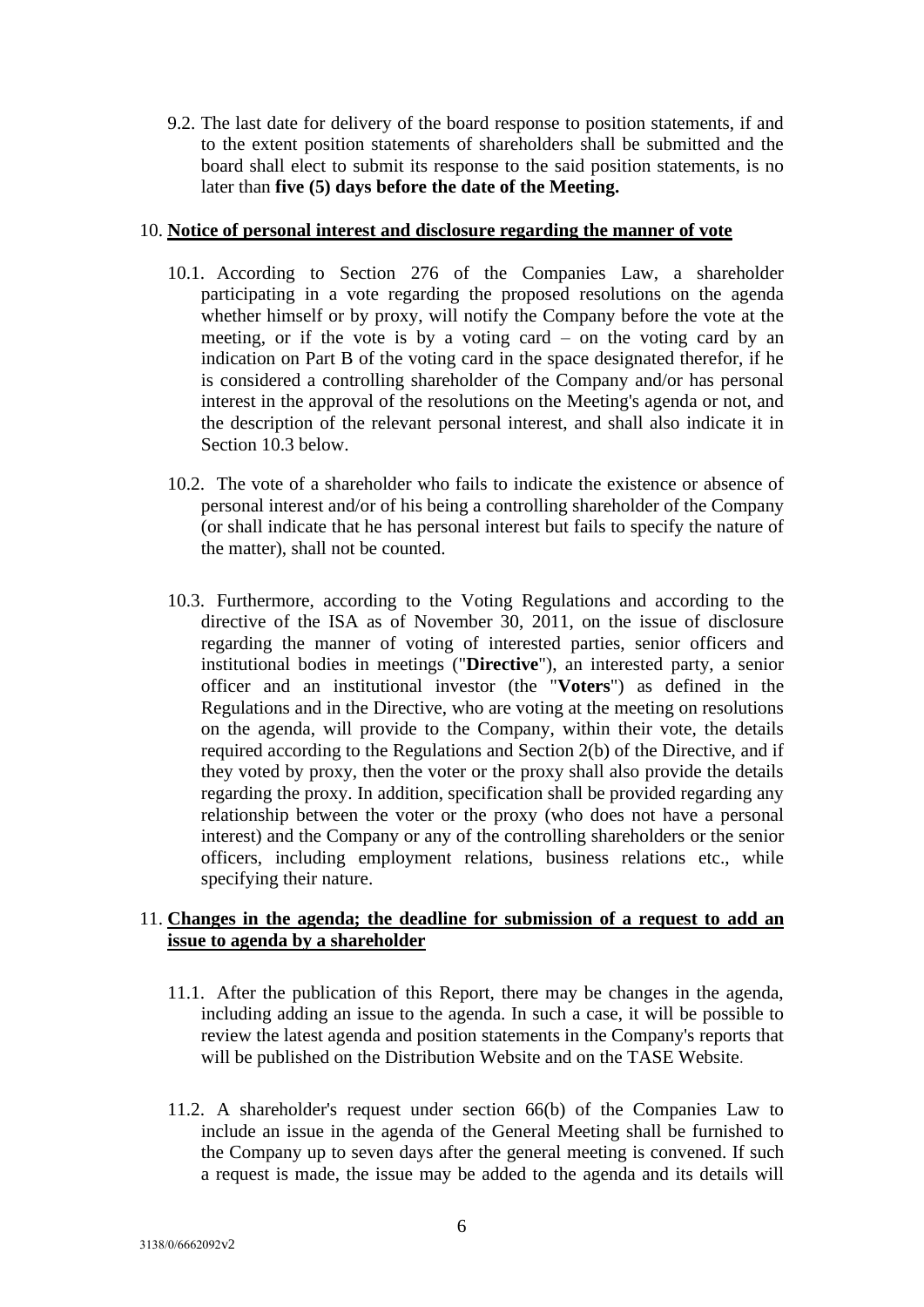appear on the Distribution Website. In such a case, the Company will publish a revised Notice Convening the Meeting no later than seven days after the deadline for the submission of a shareholder's request to include an issue on the agenda, as stated above.

### 12. **Inspection of documents**

- 12.1. A copy of this Report and the relevant documents pertaining to the proposed resolution and the language of the proposed resolution are available for inspection at the Company's offices by prior telephone coordination with the Company's secretariat, at 03-6075555, on Sundays – Thursdays (excluding holiday eves and holidays) between 9:00 and 16:00, until the date of convening of the Meeting, and on the Distribution Website of the ISA and on the TASE Website.
- 12.2. In addition, the language of the English translation of this Report will also appear on the Company's website at: [http://elron.com](http://elron.com/)
- 12.3. The representatives of the Company for handling this Report are Mr. Niv Levy, the Company's CFO and/or Adv. Ofer Hanoh and Adv. Ortal Naftali of the firm of Gross, Kleinhendler, Hodak, Halevy, Greenberg & Co. whose address is Azrieli Center 1 (the Round Tower, 39<sup>th</sup> floor), Tel Aviv, Tel. 03-6074510, Fax. 03-6914164.

## **Part B – Further details regarding Resolution 1.1 on the agenda – Approval of the Terms of Office and Employment of Company's CEO**

### 13. **Background**

- 13.1. On February 3, 2020, the Company's Board of Directors unanimously approved Yaron Elad's (the "**CEO**") appointment as the Company's CEO, and he serves in this position as of March 1, 2020 (the "**Commencement Date**"). Prior to his appointment as the Company's CEO, the CEO served as the Company's CFO from January 2010 until February 2020.
- 13.2. On May 26, 2020, the Company's Board of Directors approved (further to the approval and recommendation of the Company's Compensation Committee), the CEO's terms of office and employment, as detailed hereinbelow.

Accordingly, the CEO's terms of office and employment, which shall be in effect as of the Commencement Date (except for the annual bonus which is proposed to apply as of the beginning of 2020, since he is in any event entitled to an annual bonus also for his service as the Company's CFO), are being brought to the general meeting for approval. The terms of office and employment comply with the Company's compensation policy approved by the General Meeting on March 12, 2020 (see Report regarding the convening of a General Meeting dated February 3 2020. Ref. no. 2020-01-010882) (the "**Compensation Policy**").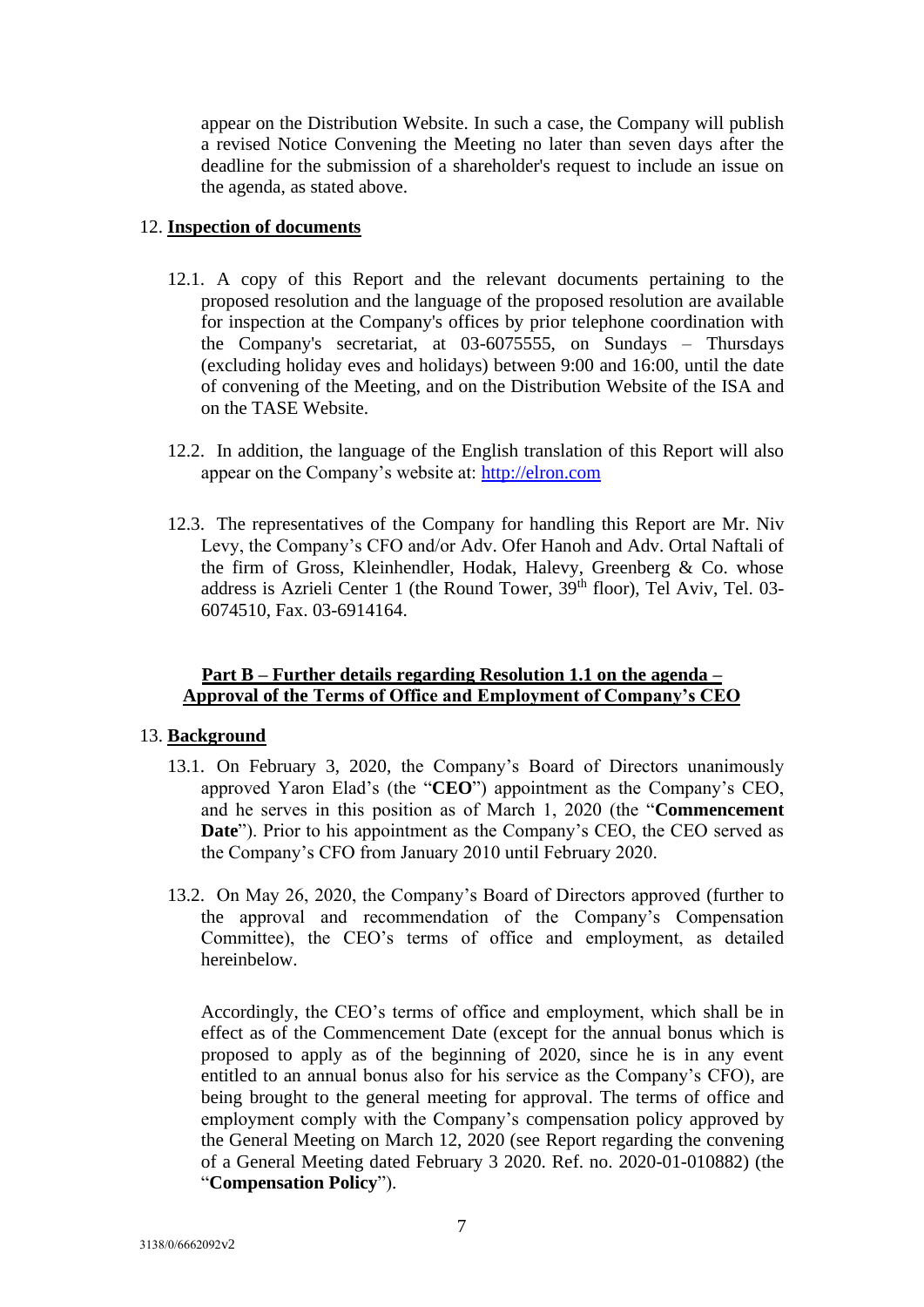### 14. **Details of the CEO's Education and Experience**

- 14.1. The CEO has a Bachelor of Arts degree in Accounting and Economics from Tel Aviv University and a Masters of Science degree in Finance from Tel Aviv University.
- 14.2. The CEO is a licensed CPA since 2004. From 2001 to 2007, the CEO served as a manager in the auditing and professional practice department of BDO Ziv Haft Israel. Between July 2007 and December 2009, he served as the Company's controller. As aforementioned, as of January 2010, the CEO served as the Company's CFO.
- 14.3. The CEO serves as a director in the Company's held companies.
- 15. The CEO is not a family member of an interested party in the Company.
- 16. Description of the Position and the matters dealt in its framework: The position is CEO position, including performing of all CEO roles under law (including service as an officer in the Company's held companies) and in accordance with the decisions of the Board of Directors.
- 17. Below is a description of the CEO's proposed terms of office and employment:
	- 17.1. The CEO shall serve in a full time position.
	- 17.2. The CEO's employment agreement is for an indefinite period of time, commencing from March 1, 2020 and as long as Mr. Yaron Elad serves as a CEO in the Company, whereas for the period until February 29, 2020, his terms of employment as the Company's CFO applied. Either party shall have the right to notify, at any time, of its intention to terminate Mr. Elad's employment as CEO, providing 3 months' prior notice.
	- 17.3. Salary

The CEO shall be entitled to a monthly salary (in this report, "monthly salary" or "monthly payment" or "gross salary" means the monthly salary for social benefits (meaning, excluding the employer's portion of social benefits, related benefits, grants, equity compensation and other benefits) in the amount of NIS 85,000, fully linked (upwards only) to the consumer price index (the "**Index**") in comparison to the March 2020 Index. In the event of an Index decrease, the monthly salary shall not be affected until the increase in the Index offsets the decrease in the Index.

- 17.4. Social and related benefits
	- 17.4.1. The CEO shall be entitled to social and related benefits as customary and in accordance with law, including a study fund, disability insurance and sick days; annual leave of 24 days; recuperation days per law, as updated from time to time according to the law, and entitlement to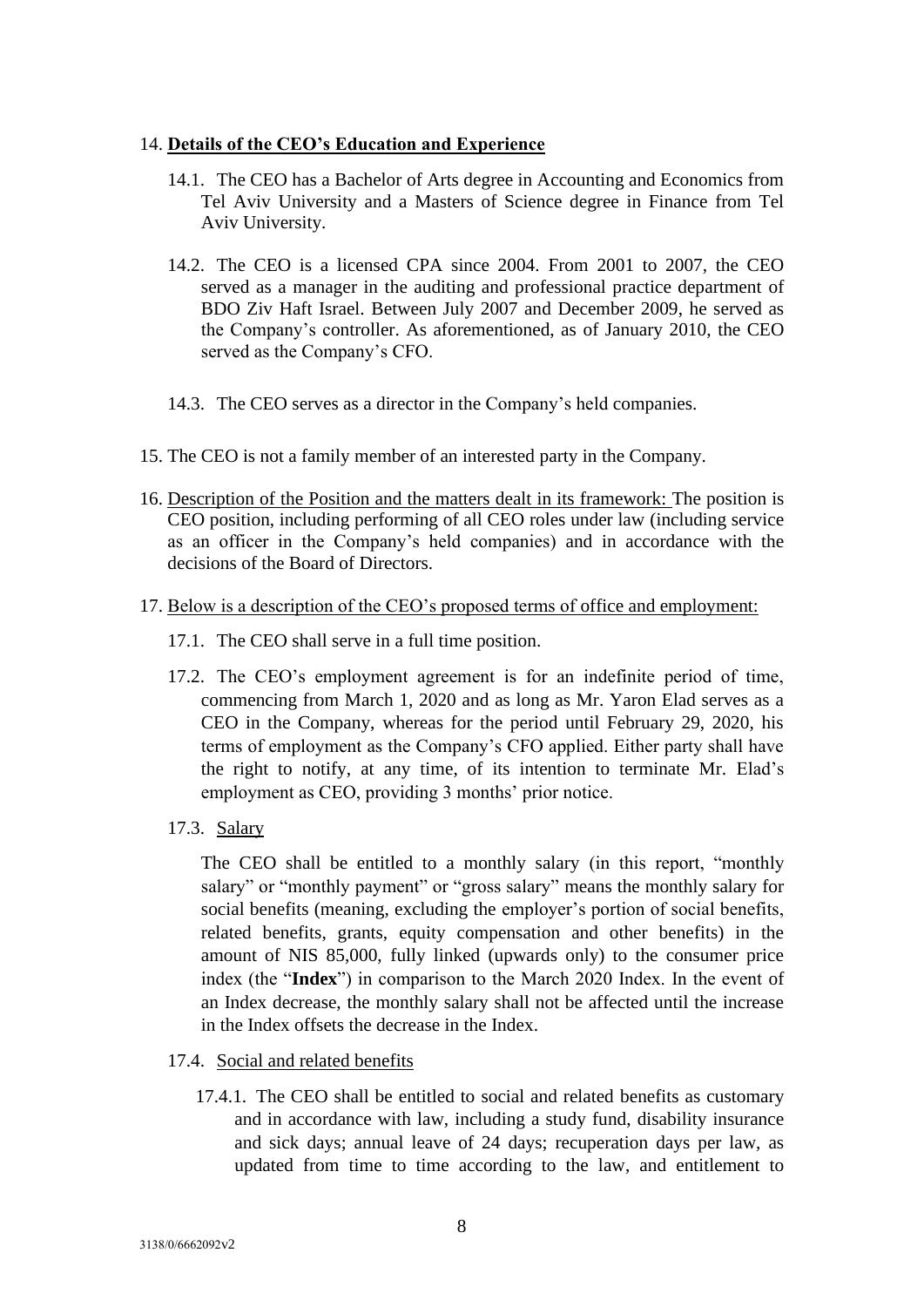severance pay according to law. Without derogating from the aforesaid, the CEO shall be entitled, in any event, to the release of the severance amount in the managers' insurance or the pension fund (as applicable) in his name (and its yields), which shall be deducted from his aforesaid eligibility.

- 17.4.2. The Company shall provide the CEO with a Cellular device (including maintenance expenses) and payment for landline telephone expenses, including connection to the internet, including gross up of the value of the benefit for tax purposes; Company car (including maintenance expenses) at a monthly leasing cost which will not exceed NIS 7,000 (or car expenses in lieu of the above leasing cost), including gross up of the value of the benefit for tax purposes; and further reimbursement of expenses related to the fulfilment of his office, with no cap.
- 17.4.3. The CEO shall be entitled to a letter of exemption and indemnity as is customary in the Company and as issued to its officers. In addition, the CEO shall be included in the Company's D&O policy, in accordance with its terms, as shall be acquired from time to time at the discretion of the Company's corporate organs.
- 17.5. Bonuses
	- 17.5.1. In accordance with the Company's Compensation Policy, the CEO shall be entitled to an annual bonus in an amount which will not exceed nine (9) times his gross monthly salary, based on the last salary, while the annual bonus shall be comprised of the components specified in the Company's Compensation Policy (as shall be from time to time) and will be subject to the terms thereof<sup>1</sup>. The CEO related goals for 2020 were approved by the Compensation Committee and by the Board of Directors close to the beginning of the bonus year. This section shall be in effect as of January 1, 2020.
	- 17.5.2. For details regarding the possibility to base an insignificant portion of the annual bonus on non-measurable criteria, see Section 5.5.2 of the Company's current Compensation Policy.
	- 17.5.3. The Company's Board of Directors is entitled, following the recommendation of the Compensation Committee, to approve payment of a special bonus in the amount not to exceed six (6) times the gross monthly salary, subject to, in accordance with, and pursuant to, the provisions of the Company's Compensation Policy, as shall be from time to time<sup>2</sup>.
- 17.6. Equity Compensation

<sup>&</sup>lt;sup>1</sup> For details regarding the Company's current compensation policy, see the report for convening a general meeting dated February 3, 2020 (ref. no. 2020-01-010882), included herein by reference, including section 5 to the Compensation Policy regarding the annual bonus.

<sup>2</sup> For additional details see section 6 to the current Compensation Policy regarding the special bonus.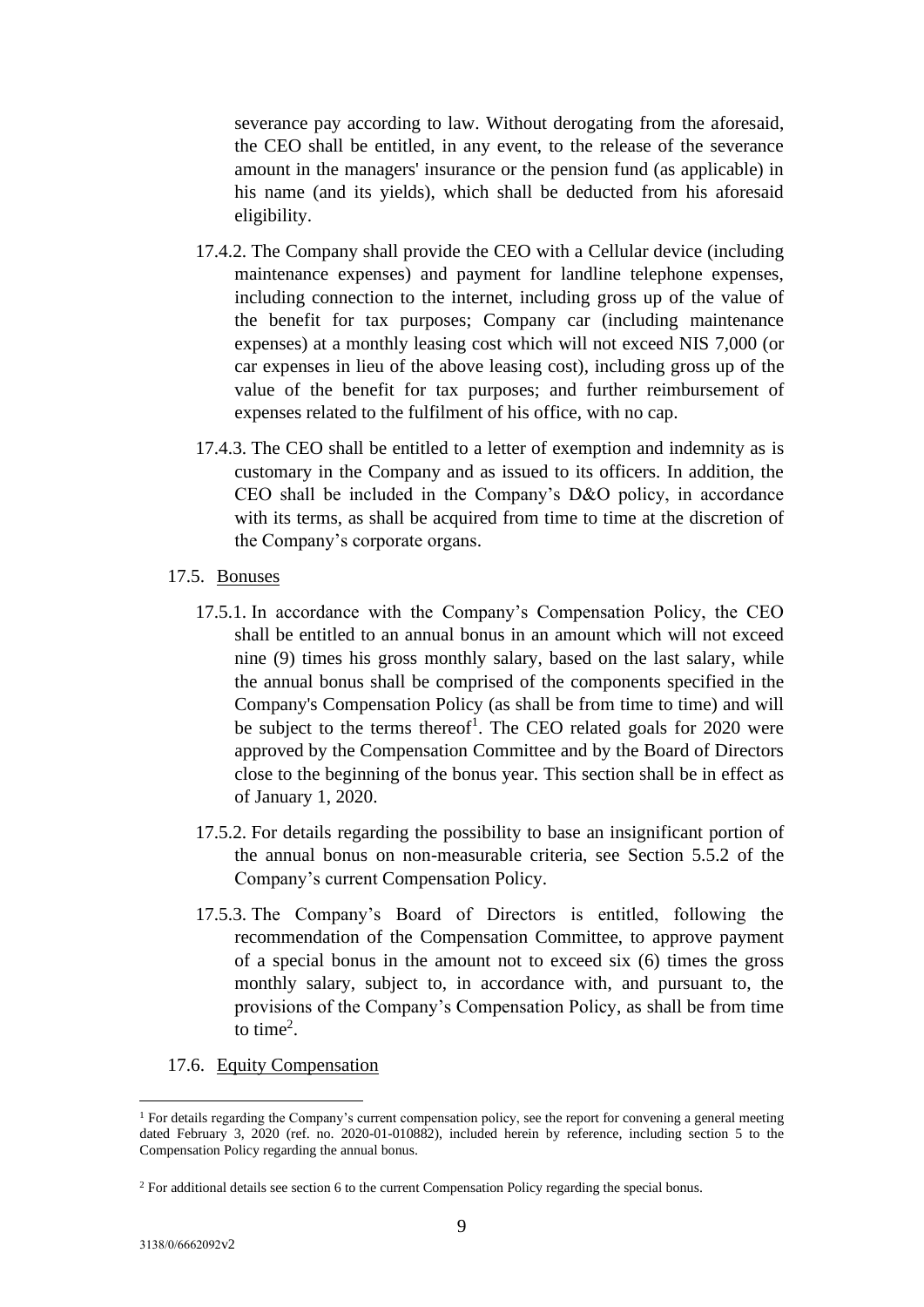The CEO shall receive Options in accordance with an equity compensation plan as set forth in Section 18 below. Subject to and in accordance with the terms of the Company's current Compensation Policy (and as it shall be from time to time), for a calendar year (or part thereof) in which no equity compensation shall be granted to the CEO, then in lieu of the grant of equity compensation through equity components, a cash bonus, capped pursuant to Section 7.2.2 of the current Compensation Policy, shall be paid for said calendar year (or for such part of the year, for which no equity components were allocated as aforesaid, as the case may be and mutatis mutandis), which cash bonus shall derive from the Company's share yield performance, and the provisions of Section 7.3 of the Company's current Compensation Policy shall apply.

- 18. Grant of Options to the CEO
	- 18.1. In accordance with the Compensation Policy, throughout the term of the Compensation Policy, the Company is entitled to approve or to act in accordance with plans to grant equity compensation to officers.
	- 18.2. It is proposed to grant the CEO non-tradable options exercisable into Ordinary Shares of the Company of 0.003 NIS par value each, in an amount that will be determined on May 26, 2020, as stated in Section 18.4 below (hereinafter in this Section 18: the "**Options**"), and this as part of the Company's employees and officers option plan approved by the Company's Board of Directors on November 21, 2018, and in accordance with its terms (the "**Option Plan**").
	- 18.3. The allotment of the Options in accordance with the Option Plan shall be implemented as an allocation under the capital gains route through a trustee as defined in Section 102(b)(2) of the Income Tax Ordinance (new version), 5721-1961 (hereinafter: the "**Ordinance**"; the "**Tax Route**"), and subject to Tax Rules (Tax Relief When Allocating Options To Employees), 5763-2003, as updated from time to time (hereinafter: the "**Income Tax Rules**"), and the Options will be granted in accordance with the Company's Option Plan and Compensation Policy.
	- 18.4. The scope of the allotment, the value and quantity of the Options In accordance with the Compensation Policy, the allocation to the CEO will be in terms of the bonus year, where the economic value of the Options allocated to the CEO for the years 2020 and 2021 (on a linear basis and not on an accounting basis) shall be equal to 9 times the CEO's gross monthly salary for each bonus year. Accordingly, the total fair value of the Options to be allocated to the CEO is NIS1,530 thousands (hereinafter: the "**Fair Value**"). The calculation regarding the amount of Options will be performed on May 26, 2020 as a derivative of the fair value, based on the financial opinion of an external consultant specializing in senior officers' compensation, using the Black & Scholes model and the assumptions underpinning the Fair Value, as detailed in Section 18.9.13 below.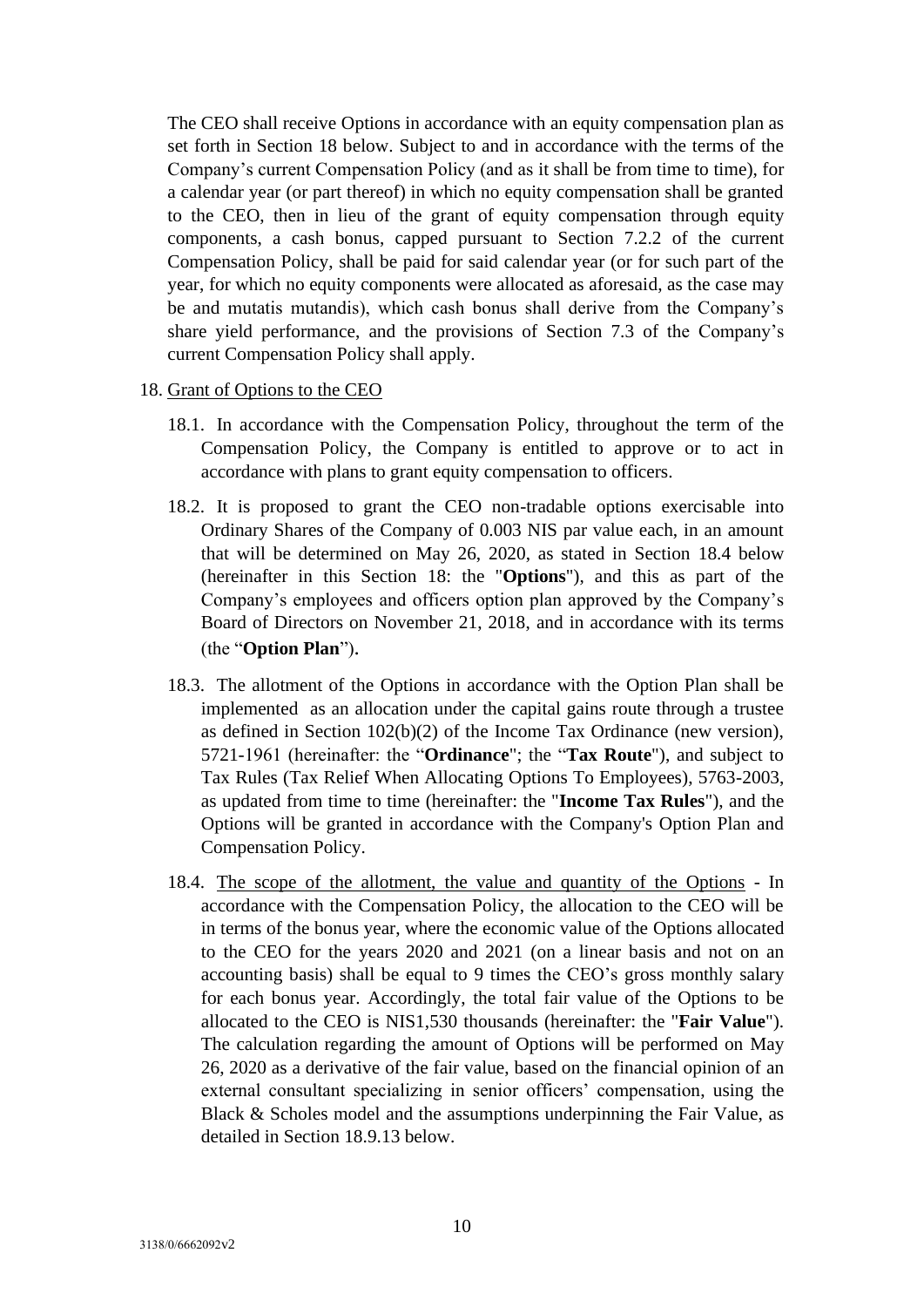- 18.5. The amount of Options to be granted to the CEO, in accordance with the Fair Value, shall be 971,138 exercisable into 971,138 ordinary shares of the Company, constituting 2.21% of the voting rights and issued and outstanding share capital of the Company immediately following the allocation (2.07% on a fully diluted basis) $^3$ .
- 18.6. Approval and Allotment date The allotment to the CEO was approved by the Compensation Committee, the Board of Directors and is subject to the approval of the shareholders meeting by a special majority according to Section 267A of the Companies Law, 1999 ("**Companies Law**"). The date of allotment, as approved by the Compensation Committee and the Board of Directors, will be on May 26, 2020, provided that all the approvals for the allotment have been received (if the latter is not received prior to May 26, 2020, the actual date for allotment shall be determined as one business day following the date of receipt of all said approvals) (the "**Allotment Date**"). The allotment is subject to the receipt of all approvals required by law and the approval of the TASE to list all the shares that will derive from the exercise of the Options.
- 18.7. The Options will be allocated to the CEO in accordance with the terms of the Option Plan.
- 18.8. It should be noted that in parallel to the resolution to grant Options to the CEO, the Board of Directors of the Company, resolved, following the approval of the Compensation Committee, to grant Options to other officers in the Company (who are not directors) for the bonus years of 2020 and 2021. For additional details see Company's immediate report regarding the Non material private offering in accordance with the Private Offering Regulations, published immediately after this report.
- 18.9. Details in accordance with Private Offering Regulations
	- 18.9.1. The grant of Options to the CEO constitute a "material private offering" as defined in Regulation 1 of the Private Offering Regulations.
	- 18.9.2. Offeree Identity

Mr. Yaron Elad, CEO of the Company. The offeree is not an "interested party" within the meaning of the term in Section 270 of the Companies Law. The Offeree is an interested party in the Company by virtue of his position, as this term is defined in the Securities Law.

18.9.3. The terms of the securities offered to be issued, their quantity and the percentage they will constitute of the voting rights and the issued and

 $3\,$  It shall be clarified that this is an amount of maximum exercisable shares and maximum shareholding and voting rights percentage in light of a net exercise mechanism. In practice, the shareholding percentage will be lower due to the said net exercise mechanism as set forth in Section 18.9.9 below.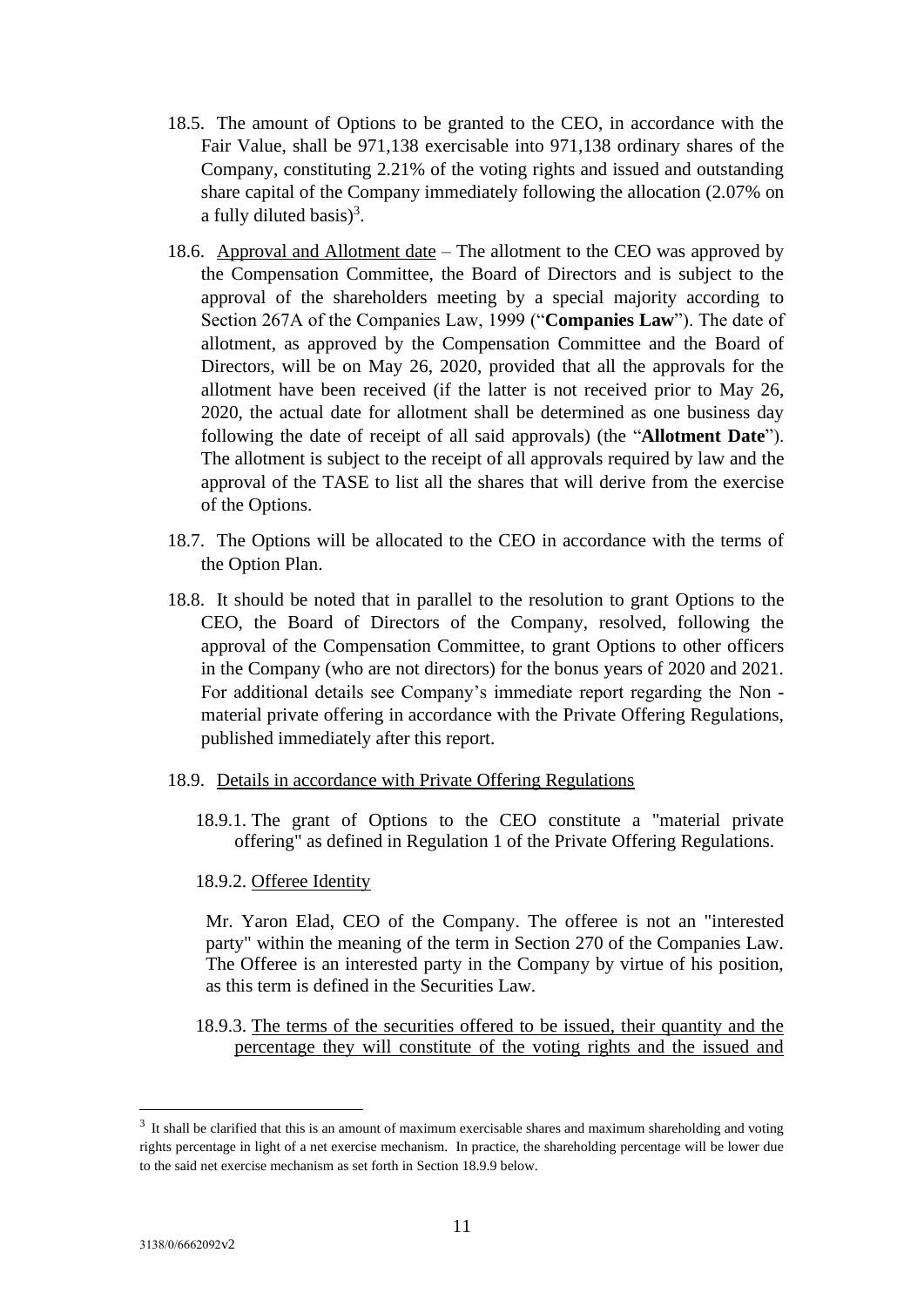# paid up share capital of the Company after the allotment and on a fully diluted basis.

According to the fair value assumptions, the CEO shall be granted with 971,138 Options, which, subject to vesting conditions, shall be exercisable into 971,138 shares constituting 2.21% of the voting rights in the Company and of the issued and paid-up share capital of the Company after the allotment (2.07% on a fully diluted basis)<sup>4</sup>.

As stated above, the number of Options granted to the CEO shall be determined on May 26, 2020, at the fair value thereof in the amount of NIS1,530 thousands and according to the assumptions underlying the fair value, as specified in section 18.9.13 below (including the exercise price, as defined below).

### 18.9.4. Rights as shareholder

The underlying shares of any Options exercised under the Option Plan (hereinafter: the "**Underlying Shares**") shall have equal rights to the Company's shares for all intents and purposes and shall be entitled to any dividend or other benefit, such that the date determining the right to receive them applies on the date of allotment of the Underlying Shares or thereafter.

In any event where the offeree is entitled to receive rights and/or bonus shares and/or any other right granted to the offeree by virtue of the Options and/or the Underlying Shares (hereinafter: the "**Rights**"), in accordance with the provisions of the Plan, and provided that on the record date on which the Rights were allocated, the Options and/or the Underlying shares were held by the trustee, then the rights (if any) shall be transferred to the trustee, which shall withhold tax at source according to applicable law, and all the rights shall be allocated to the trustee for the benefit of the offeree and shall be held by the trustee at least until the end of the lock-up period (as defined in section 8.2 to the Option Plan) of the Options with respect to which the rights were granted, and the tax route terms shall apply to these additional rights.

In any event that the Company distributes a cash dividend and on the record date for the dividend distribution, the trustee held Underlying shares for the Offeree, the Company shall pay the dividend to the trustee in respect of such shares. The trustee who receives the dividend in respect of the said shares for each offeree shall deduct tax, if and to the extent that it has not yet been deducted, and shall transfer the dividend it received for each share to the offeree for which it is held, in accordance with the instructions of the administrator; subject to the provisions of the law; to terms of Section 102

<sup>&</sup>lt;sup>4</sup> It shall be clarified that this is an amount of maximum underlying shares and maximum shareholding and voting rights percentage deriving from the underlying shares and in light of a net exercise mechanism. In practice, the shareholding percentage will be lower due to the said net exercise mechanism as set forth in section 18.9.9 below.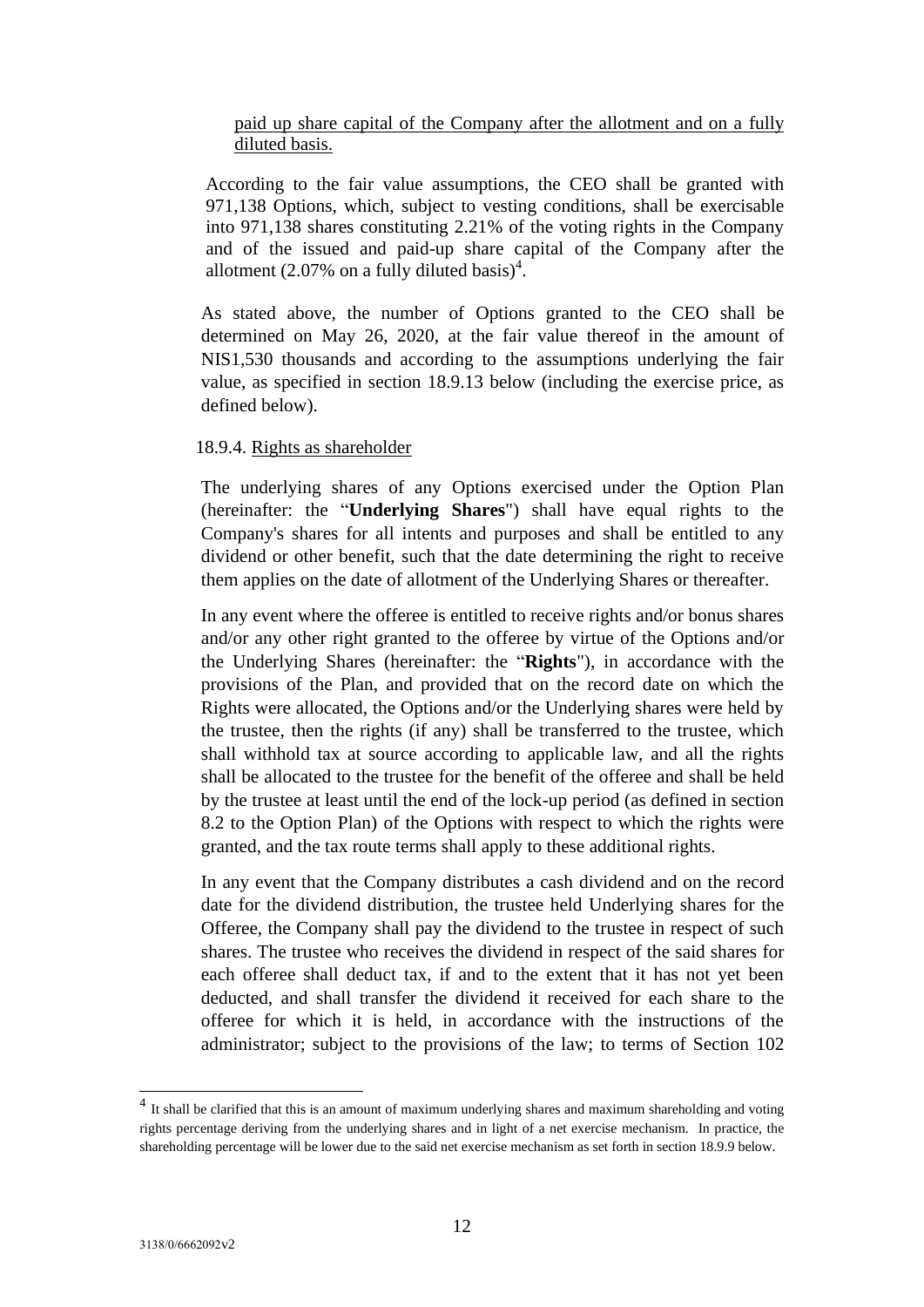and to the rules of Section 102 in accordance with the tax authorities guidelines.

For adjustments in respect of the distribution of a dividend prior to exercise of an option, see section 18.9.5 below.

18.9.5. Adjustments

18.9.5.1. Should the Company distribute to its ordinary shareholders, in the option period (as defined in Section 18.9.10 below), bonus shares, the rights of the offeree shall be preserved as follows: immediately after the record date of the distribution of the bonus shares (hereinafter: and for this section the "**Effective Date**"), the number of shares resulting from the exercise of Options shall increase by the number of shares that the offeree would have been entitled to as bonus shares had he exercised the Options (which were not yet exercised) prior to the Effective Date for the distribution of the bonus shares. The exercise price of each option shall not change as a result of the increase in the number of exercise shares to which the offeree is entitled following the distribution of bonus shares.

It is hereby clarified that the number of Underlying Shares to which the offeree is entitled shall be adjusted only in the event of the distribution of bonus shares, as stated in this subsection above, but not in the case of any other offerings (including issuances to interested parties). It is also clarified that the offeree's right to increase the number of shares due to the distribution of bonus shares as aforesaid shall apply in practice only in respect of Options actually exercised by the offeree under the terms of the Plan.

The Company shall maintain a sufficient number of ordinary shares of NIS 0.003 par value in its registered capital, to ensure the execution of the right to exercise the Options offered by it and, if necessary, increase its registered capital. The said provisions shall be subject to a tax ruling of the Tax Authority, if any. It is also clarified that other provisions in the Plan relating to the Underlying Shares shall also apply to the bonus shares added to the Underlying Shares as aforesaid, mutatis mutandis.

> 18.9.5.2. Unless otherwise determined in accordance with the authority of the Administrator under the Plan, in any case of a merger, split and/or other restructuring of the Company, the Options or the Underlying Shares held by the trustee, which were allotted under the Plan will be canceled and/or sold and/or be exchanged and/or converted in exchange for cash or in exchange for alternative options and/or an alternative share of the Company or of the new company, as the case may be, and following the merger, split and/or other restructuring of the Company as aforesaid, an action and/or adjustment shall be made in connection with the Options and/or the Underlying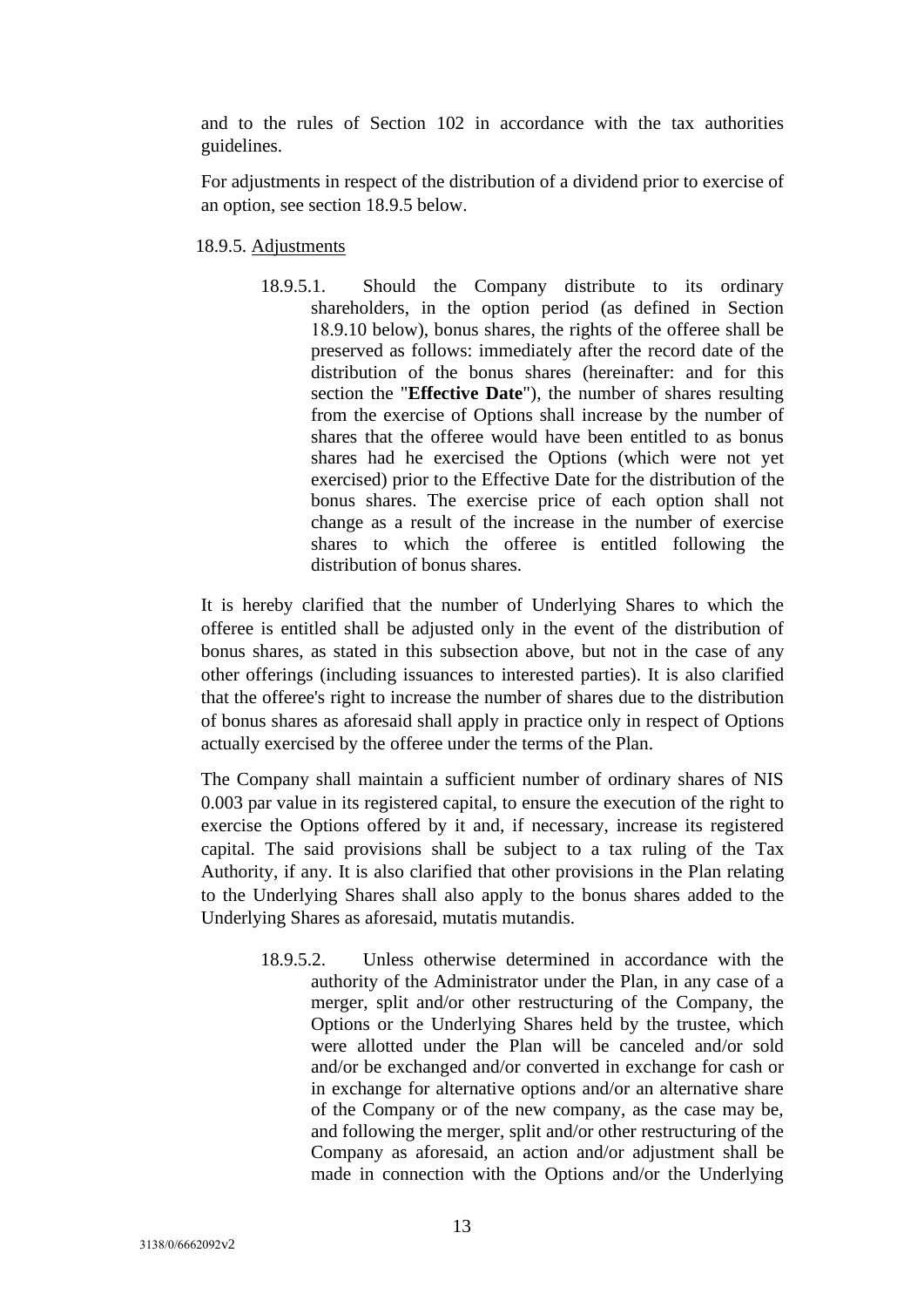Shares held by the trustee, and its terms (including the possibility to pay in consideration thereof a certain sum as determined by the Board of Directors), all subject to the absolute discretion of the Company's Board of Directors, subject to the provisions of the Options award letter and to additional approvals as required by law, and without obtaining the consent of the offeree, including with respect to one or more of the following:

- 1) If and how the vesting period of the unvested Options shall be accelerated and if the Options whose vesting period is not accelerated, will be canceled, sold, redeemed by the Company or exchanged in Options of another company, and to accordingly perform changes in the exercise price, if and to the extent required;
- 2) If and how vested Options (including Options whose vesting period has been accelerated as aforesaid) shall be canceled, exercised, exchanged and/or sold by the trustee or the company (as the case may be) for the offeree;
- 3) How the Underlying Shares held for the benefit of the offeree by the trustee shall be exchanged and/or sold and/or converted by the trustee for the offeree; and also
- 4) Prescribe any instruction and carry out any action and/or adjustment in connection with the Options and their terms, to the extent required by its discretion.
- 18.9.5.3. In the event of a rights issue by the Company to the shareholders, the exercise price shall be adjusted to the rights' benefit component, such that the exercise price will be divided by the rights' benefit component. For this purpose, the "rights benefit component" means: the ratio between the closing price of the share on TASE on the last trading day before the "x" date and the base price of the share "x rights".
- 18.9.5.4. If the Company distributes a cash dividend to all of its shareholders, and the date determining the right to receive this dividend applies after the date of grant of the Options, but before their actual exercise date, the exercise price of each option not exercised before the end of the above effective date shall be reduced by the full amount of the gross dividend per share which was distributed. It is hereby clarified that if the Company distributes a cash dividend as stated in foreign currency, the gross amount of the dividend per share that will be deducted as aforesaid from the exercise price shall be calculated in the currency in which the exercise price was determined, at the representative rate of the said effective date or alternatively at the representative rate on the payment date of the dividend. For the avoidance of doubt, the exercise price shall in no event be less than the par value of the share.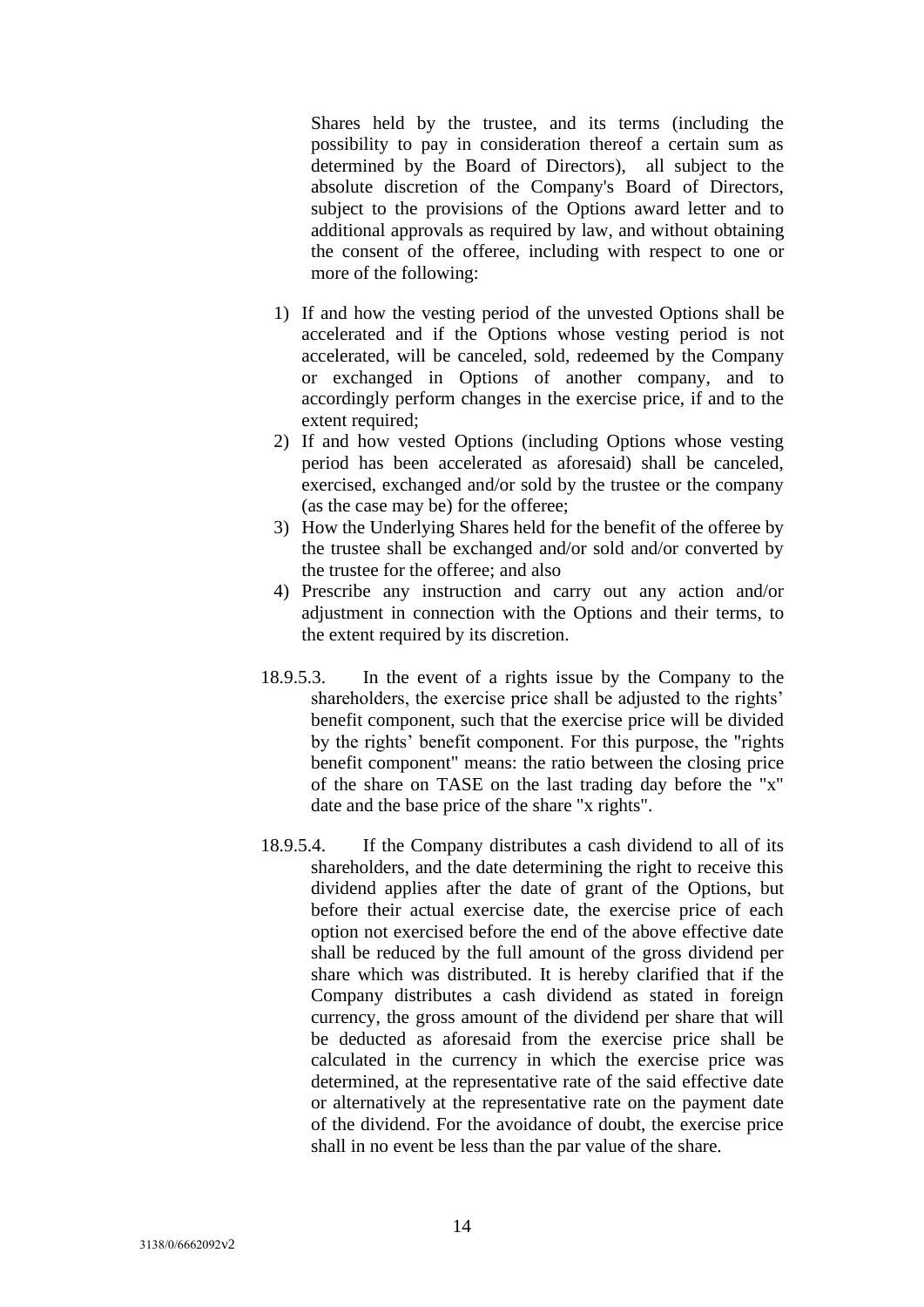- 18.9.5.5. In any event of a split or consolidation of the Company's share capital, the Company will make the necessary changes or adjustments to prevent dilution or an increase in the offeree's rights under the Plan with respect to the number of Underlying Shares in respect of Options not yet exercised by the offeree and not yet expired and/or in relation to the exercise price of each option.
- 18.9.5.6. In the event that as a result of the adjustment specified above, the Company is required to allocate fractions of a share, the Company shall not allocate fractions of such share, and the number of rights allocated to the offeree shall be rounded to the nearest whole number (upward or downward, as the case may be).
- 18.9.5.7. It is hereby clarified that no conversion of Options into shares of the Company on the record date for distribution of bonus shares, dividend distribution, rights offering, capital consolidation, split or capital reduction (each of which shall be called a "**Company Event**") shall take place.
- 18.9.5.8. Moreover, it is clarified that where the x-day of a Company Event occurs prior to the record date of a Company Event, no conversion shall be made on the x-day as aforesaid.
- 18.9.5.9. It should be clarified that the aforesaid in Section 18.9.5 above is subject to the instructions of the TASE and of any other stock exchange on which the Company's shares shall be traded, as shall be from time to time.
- 18.9.6. The price of the offered securities and their price on the TASE of the same series on the day preceding the date of publication of the immediate report, and the ratio in percentages between them
	- 18.9.6.1. The Options shall be allotted to the offeree for no consideration at the time of their allotment and the exercise of the Options into shares.
	- 18.9.6.2. In accordance with the Compensation Policy and the Compensation Committee's and Board of Directors' resolutions, the exercise price of all Options as set forth in section 18.9.7 below, shall be NIS 6.8409 which is the share price at the end of the trading day on May 26, 2020 (the date of the Board of Directors' resolution), plus a premium of 10% on the said price (the "**Exercise Price**").
	- 18.9.6.3. The closing price of the Company's share on the TASE on May 26, 2020 is NIS 6.2190 (hereinafter: the "**Closing Price**"). The ratio between the Closing Price and the Exercise Price is 1:1.1.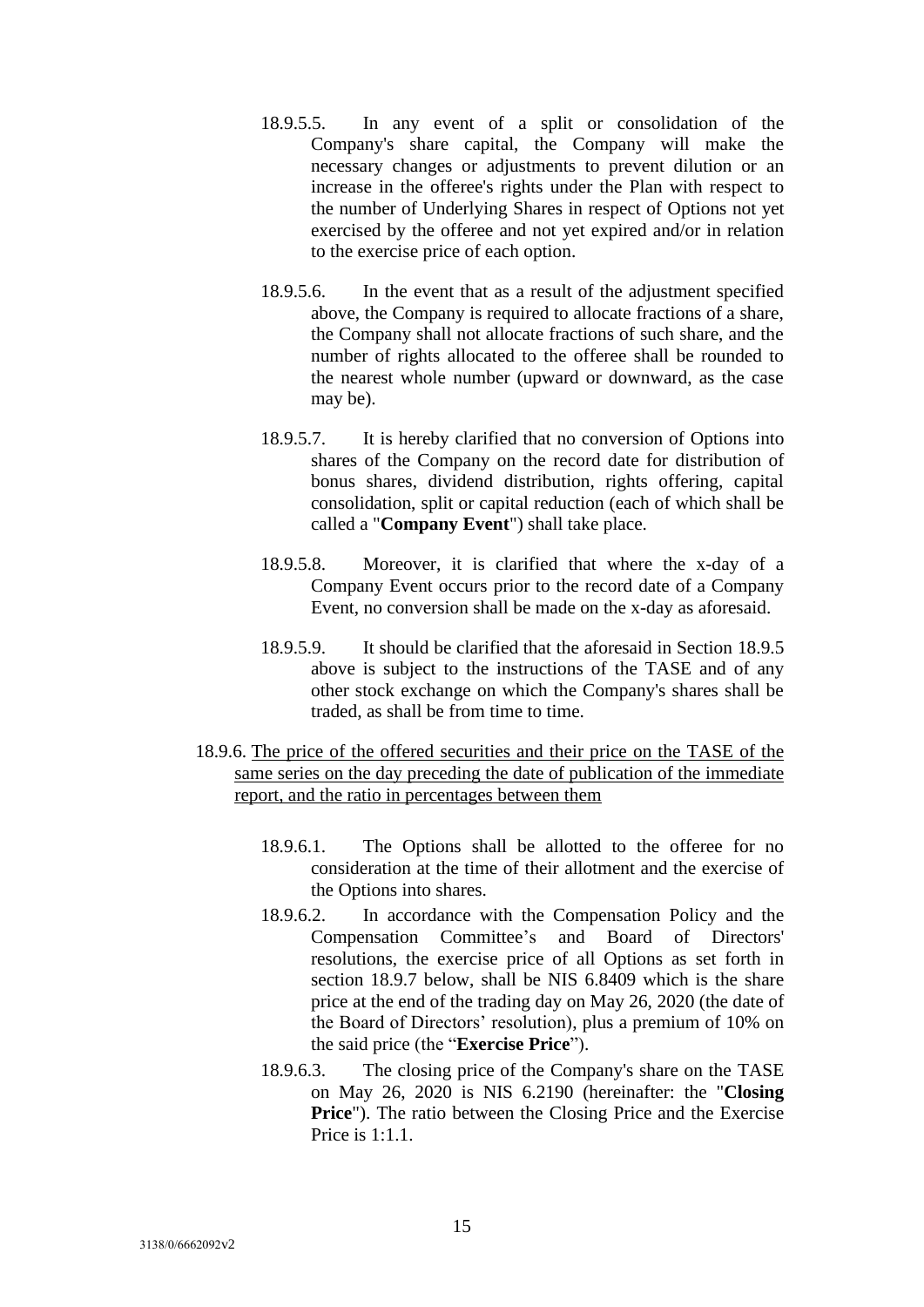### 18.9.7. Vesting periods

- 18.9.7.1. Subject to the CEO being an employee or a service provider who is serving as an office holder in the capacity of a service provider in the Company or in a company of the Company's group<sup>5</sup>, on each tranche's vesting date (unless the termination of employment in the Company or in a company of the Company's group was the result of death or disability (as defined in the Option Plan) as mentioned in Section 18.9.8  $below)^6$ :
	- A. 1/3 of the Options will vest after one year of their Allotment Date (hereinafter: "**First Tranche**");
	- B. 1/3 of the Options (hereinafter: **"Second Tranche**") will vest after two years of their allocation;
	- C. 1/3 of the Options (hereinafter: " **Third Tranche**") will vest after three years of their allocation;
- 18.9.7.2. The number of Options in every tranche shall be rounded down for each fraction of an option lower than 0.5, and rounded up for each fraction of an option equal to or greater than 0.5.
- 18.9.7.3. The vesting periods mentioned in section 18.9.7 above are consistent with the provisions of the Company's Compensation Policy with respect to vesting periods of a variable remuneration equity component.

18.9.8. Accelerated Vesting

The grant letter to be provided to the CEO shall determine that, without derogating from the powers of the Option Plan's administrator, in the event of a "Change of Control" in the Company, all the Options allotted to the CEO in accordance with the Option Plan and which have not yet vested, will vest.

For the purpose of this Section: "Change of Control" means one of the following:

A. Any case in which the current indirect controlling shareholder on the Allotment Date (Mr. Eduardo Elsztain) ceases to be the indirect controlling shareholder of the Company. "Control" - as defined in the Securities Law, 5728-1968. Furthermore, if another person who is not the current indirect controlling shareholder at the Allotment Date becomes the largest shareholder in the control group, this will also constitute a Change of Control.

<sup>5</sup> The "Company's group" is defined in the Company's current Compensation Policy as a company and/or a subsidiary and/or related companies and/or held companies and/or controlling shareholder in the Company. "Control" is defined in the Company's current Compensation Policy as defined in the Companies Law, unless otherwise defined.

<sup>&</sup>lt;sup>6</sup> In accordance with the provisions of the Option Plan, any period during which the offeree is on unpaid leave (except in cases of maternity leave, illness or absence due to military reserve service) shall be added to the vesting period above, and the vesting dates shall be postponed accordingly.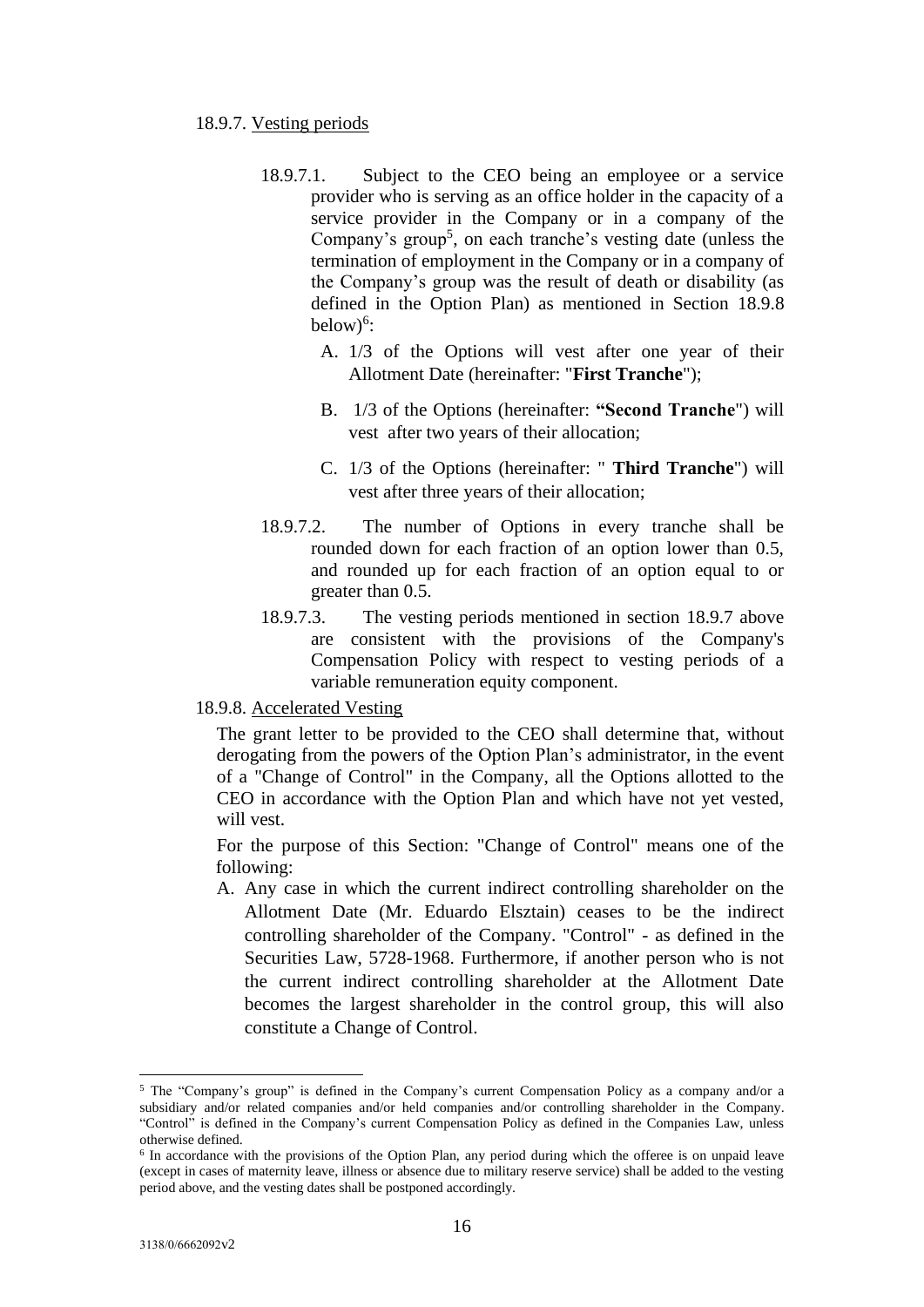B. Merger of the Company with another entity and/or sale of the Company or of most of the Company's assets. "Most of the Company's assets" - an asset and/or assets whose total value constitutes at least 50% of the total balance sheet of the Company based on the last audited financial statements (reviewed or audited) published prior to the said sale.

Furthermore, in the event of the termination of the engagement with the CEO as a result of death or disability, then vesting will be accelerated with respect to all Options granted but yet not vested.

#### 18.9.9. Manner of exercising Options

Options will be exercised by way of net realization (i.e. by the value of the benefit inherent in them "cashless"), so that the exercise price will be theoretical only, for the purpose of calculating the value of the benefit in accordance with the provisions of the Option Plan and not actually paid by the CEO.

#### 18.9.10. Option Period

Unless expired earlier in accordance with the provisions of the Option Plan, each Option granted but not exercised under the Option Plan, including a vested Option, shall be exercisable as of its vesting date and shall expire and be annulled at the end of a period of five (5) years from the Allocation Date (hereinafter: the "**Option Period**"). Subject to receipt of the approvals by law, the administrator may decide, in its sole discretion, that certain circumstances justify an extension of the Option Period, subject to the Compensation Policy.

### 18.9.11. End of Engagement

In the event of termination of employment of, or service by, the offeree to the Company for any reason (hereinafter: "**End of Engagement**") that is not explicitly described in this Section 18.9.11, then:

18.9.11.1. The right of the offeree to exercise Options granted to him under this Option Plan shall only be for the Options that the right to exercise has been vested until the date of termination of the employment or service and they may be exercised, if they have not expired earlier, on the earlier of: (a) 90 days from the date of termination of the employment or service, as the case may be; or (b) the expiration date of the Option Period. The offeree's entitlement to the remaining Options granted to him shall expire.

#### 18.9.11.2. End of engagement as a result of death or disability

In the event of termination of the employer-employee relations between the offeree and the Company or with one of its affiliated companies as a result of disability (where the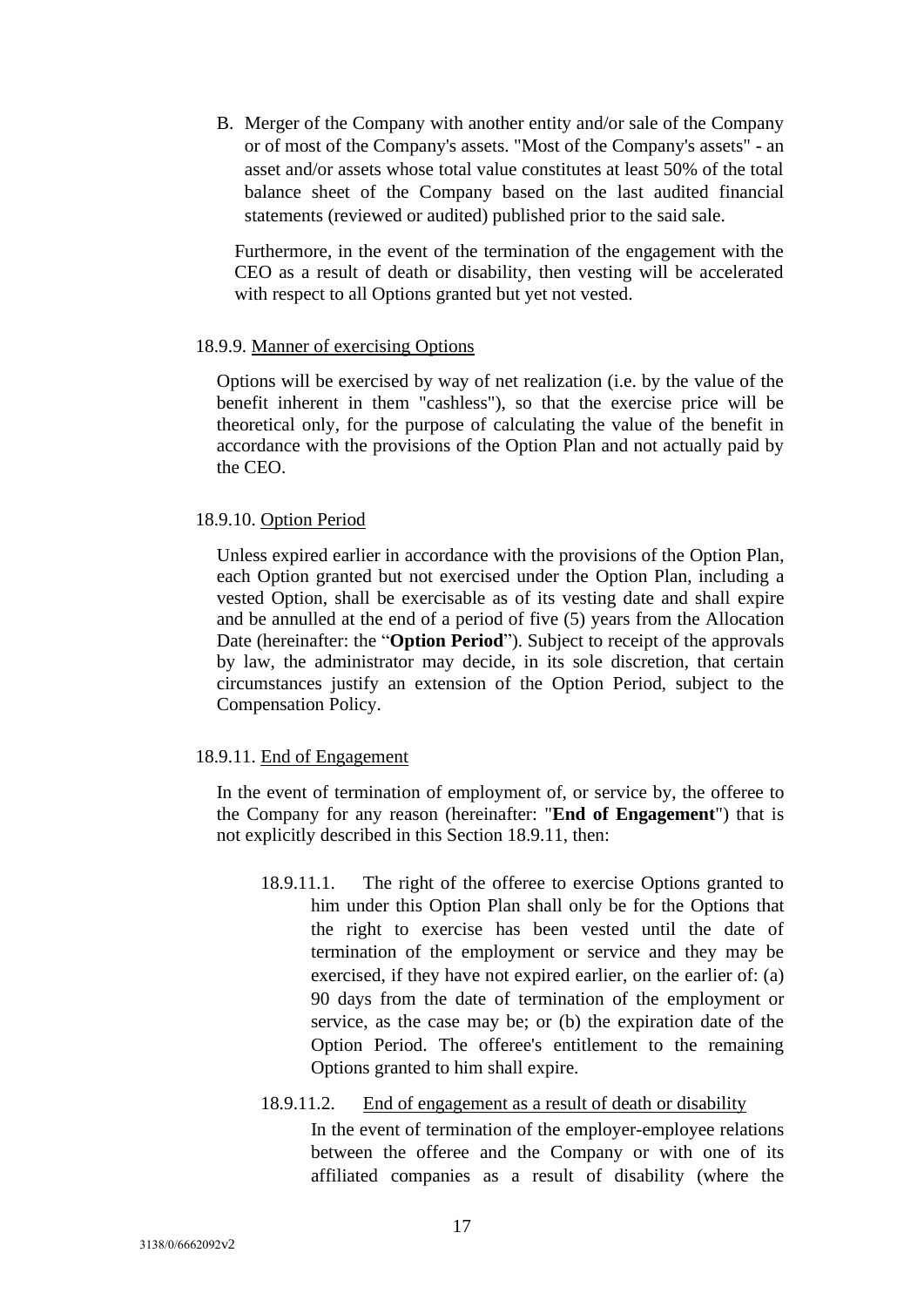definition of an offeree as suffering from disability shall be made at the absolute discretion of the administrator) or in the event of death of an offeree, the offeree or his heirs shall be entitled to exercise within a period of 12 months from the occurrence of the said disability or death, or until the end of the Option Period, whichever is earlier (hereinafter: the "**Additional Period**"), the Options that the offeree was entitled to exercise by himself at any point in time in the Additional Period, which is not later than the end of the Option Period, as well as to receive the Underlying Shares from the trustee. The entitlement to the remaining Options allotted in favor of the offeree shall expire at the time of the end of the employeremployee relationship. In the event of transfer of the Underlying Shares to the heirs of the offeree, the heirs shall be subject to taxation pursuant to applicable law. Options that the offeree or heirs of the offeree were entitled to exercise under this section, and which were not exercised by the end of the Additional Period, shall expire at the end of this period or at the end of the Option Period, whichever is earlier.

### 18.9.11.3. Termination of employment or service for Cause

The administrator may prescribe limitations on the exercise of Options, including provisions regarding cancellation of grant of Options, whether vested or not, granted to the offeree, if his employment by or service to the Company (or any related company, as the case may be) is terminated for Cause<sup>7</sup>.

# 18.9.11.4. Change of place of employment

Unless otherwise determined by the administrator, the offeree's right to the Options granted to him under the Option Plan or the right to its vesting shall not end or expire only as a result of the fact that the offeree has relocated to serve as an employee or officer or service provider at the Company and/or a related company or vice versa or from a related company to another related company.

# 18.9.11.5. Exceptions

In exceptional cases relating to the end of employment relations between the Company or a related company to a specific offeree or events related to the Company itself, the administrator may, at its sole discretion, extend the periods specified in Sections 18.9.11.1 to 18.9.11.4 above.

<sup>7</sup> "Cause" - in connection with the termination of an employer-employee relation of an offeree or termination of service or tenure of an offeree at the Company or at a related company - cause or basis for termination of such employment or service or tenure, for an act or omission that denies severance pay in accordance with the provisions of the law, including but not limited to: dishonesty towards the Company or a related company, malice, breach of fiduciary duty, disclosure of confidential information about the business of the Company or a related company, behavior that harms the business of the Company or a related company, and material breach by the offeree of: (1) the employment or service agreement, (2) any other obligation to the Company or the related company.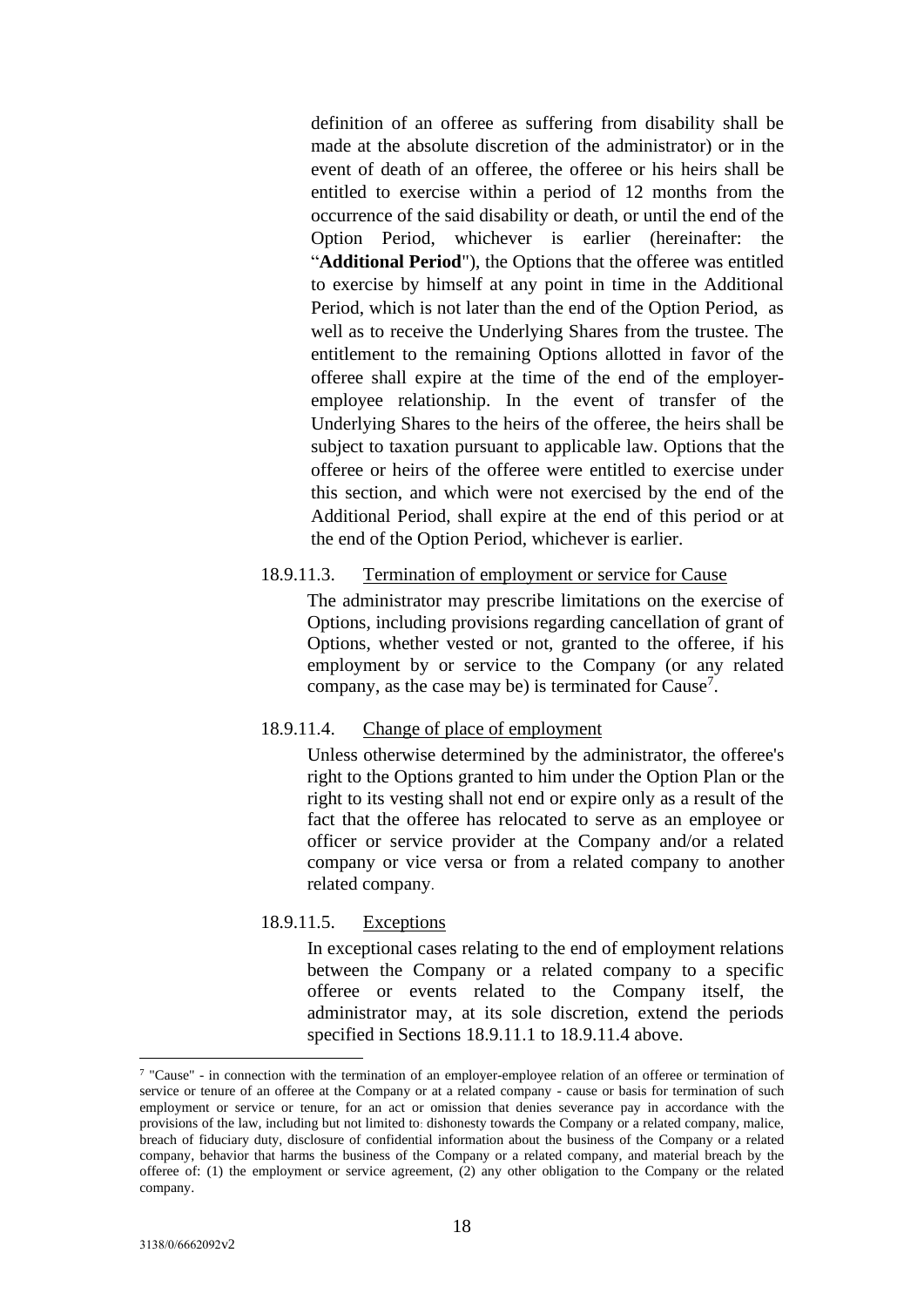#### 18.9.12. The Trust Arrangement and the Offeree's Taxation

- 18.9.12.1. The Options shall be allocated to the offeree in accordance with the provisions of Section 102 of the Income Tax Ordinance, 5721-1961 (hereinafter: the "**Ordinance**") and the rules thereof according to the capital gains through a trustee tax track, as defined in section 102(b)(2) to the Ordinance. According to the Company's Option Plan and Compensation Plan, including the provisions under Section 8.2 of the Option Plan regarding the provisions pertaining to the grant through trustee tracks, the Options shall be allotted to a trustee who shall hold in trust for the offeree the Options and the Underlying Shares following the exercise of the Options.
- 18.9.12.2. The lock-up period of the Options for the purposes of the tax provisions, and without derogating from the provisions of Section 18.9.7 above, shall be 24 months from the date of allotment of the Options to the trustee for the benefit of the offeree or for a different period, as shall be determined in any amendment to Section 102 of the Ordinance and the rules that shall apply to the offeree (hereinafter "**Trust Period**" or "**Lock-up Period**").
- 18.9.12.3. During the Trust Period and subject to the terms of Section 102 and to the rules, an offeree shall not be able to receive from the trustee Options or Underlying Shares granted and/or exercised pursuant to the Option Plan by the offeree, sell such Options or Underlying Shares, or to perform any action with the Options or with the Underlying Shares as aforesaid, including following their vesting period, unless an appropriate approval has been received from the tax authorities, including confirmation of the continued application of the exemption under section 102 of the Ordinance with regard to the said Options and/or the Underlying Shares. If an offeree will instruct to sell or transfer from the trustee the Options or the Underlying Shares as aforesaid before the end of the period (hereinafter: "**Breach**"), the Offeree shall pay all the taxes due to the Breach pursuant to Section 7 of the Section 102 Rules. Until all taxes are paid pursuant to Section 7 of the Section 102 Rules, such rights may not be transferred, assigned, pledged or mortgaged, and the offeree shall not be able to grant any power of attorney or transfer deed, whether for immediate or future use, except for actions as stated in Section 18.9.20.5 below and subject to its provisions).
- 18.9.12.4. The Underlying Shares and the additional rights that were allotted by the Company to the trustee shall be held by the trustee in favor of the offeree for a period not to exceed 3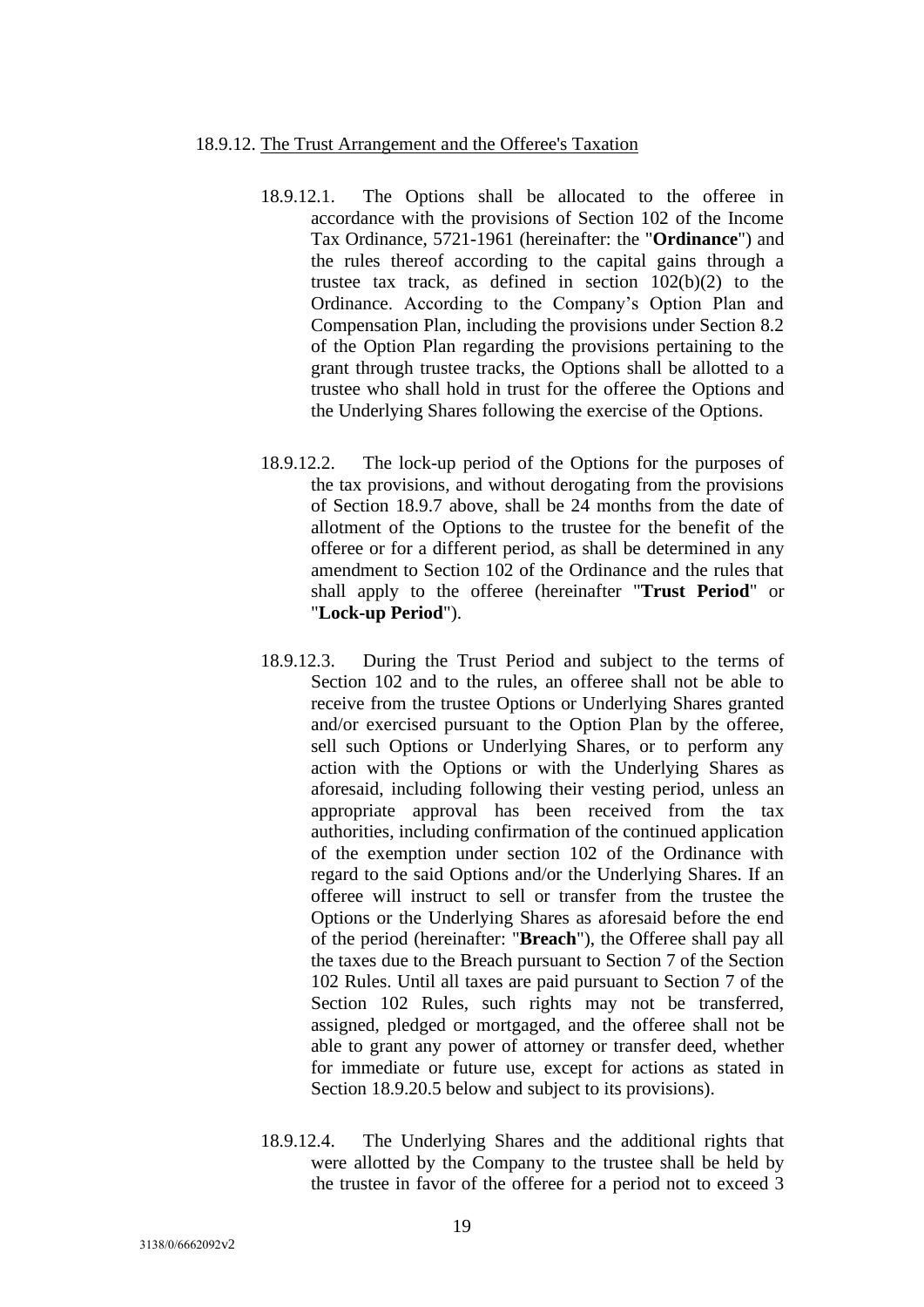years from the date of termination of the Option Period. The Administrator shall instruct the trustee as to the manner of transfer of the Underlying Shares and the aforesaid additional rights to the offeree.

18.9.12.5. The plan shall be subject to, construed by and shall comply with all the requirements of the Ordinance as a whole, and Section 102 and the Section 102 Rules in particular, and any written approval from the Israeli tax authorities. All tax implications in accordance with any law deriving from it, inter alia, as a result of the grant of Options (or any other security that is allocated under the Plan) by or for the offeree, shall be paid by the offeree. The offeree shall indemnify the Company and/or the trustee and/or a related company, as the case may be, and shall hold them harmless for any liability for any payment of any tax or fine, interest or indexation. If the Company chooses to grant Options under the terms of the income tax route without a trustee, and if before the exercise of any or all of the aforesaid Options, the offeree ceases to be an employee, service provider, officer or director of the Company or of the related company, the offeree shall submit the Company with a guarantee or any other security required by law for securing the payment of the appropriate tax upon the exercise of the said Options.

## 18.9.13. The Fair Value of the Options

The calculation of the amount of Options shall be made on the Allotment Date, as defined above, as a derivative of the fair value of the Options to the CEO which is NIS 1,530 thousands according to Black & Scholes (hereinafter - the "**Fair Value**"). For the purpose of calculating the number of Options deriving from the Fair Value, the Company relied on an economic opinion prepared by an external consultant specializing in senior officers' compensation (hereinafter: the "**Appraiser**").

The calculation of the number of Options given the Fair Value was based on the following assumptions:

- A. A share price which is the higher of the average price of the Company's share on the TASE during the last 30 trading days prior to May 26, 2020 and the share price at the end of the trading on May 26, 2020 (soon after decision of the Compensation Committee and the Board of Directors), NIS 6.2190, plus a 10% premium.
- B. Accordingly, the exercise price of the Options NIS 6.8409.
- C. The expected duration of the Options the Options granted to the CEO are for a contractual period of 5 years from the date of grant. It was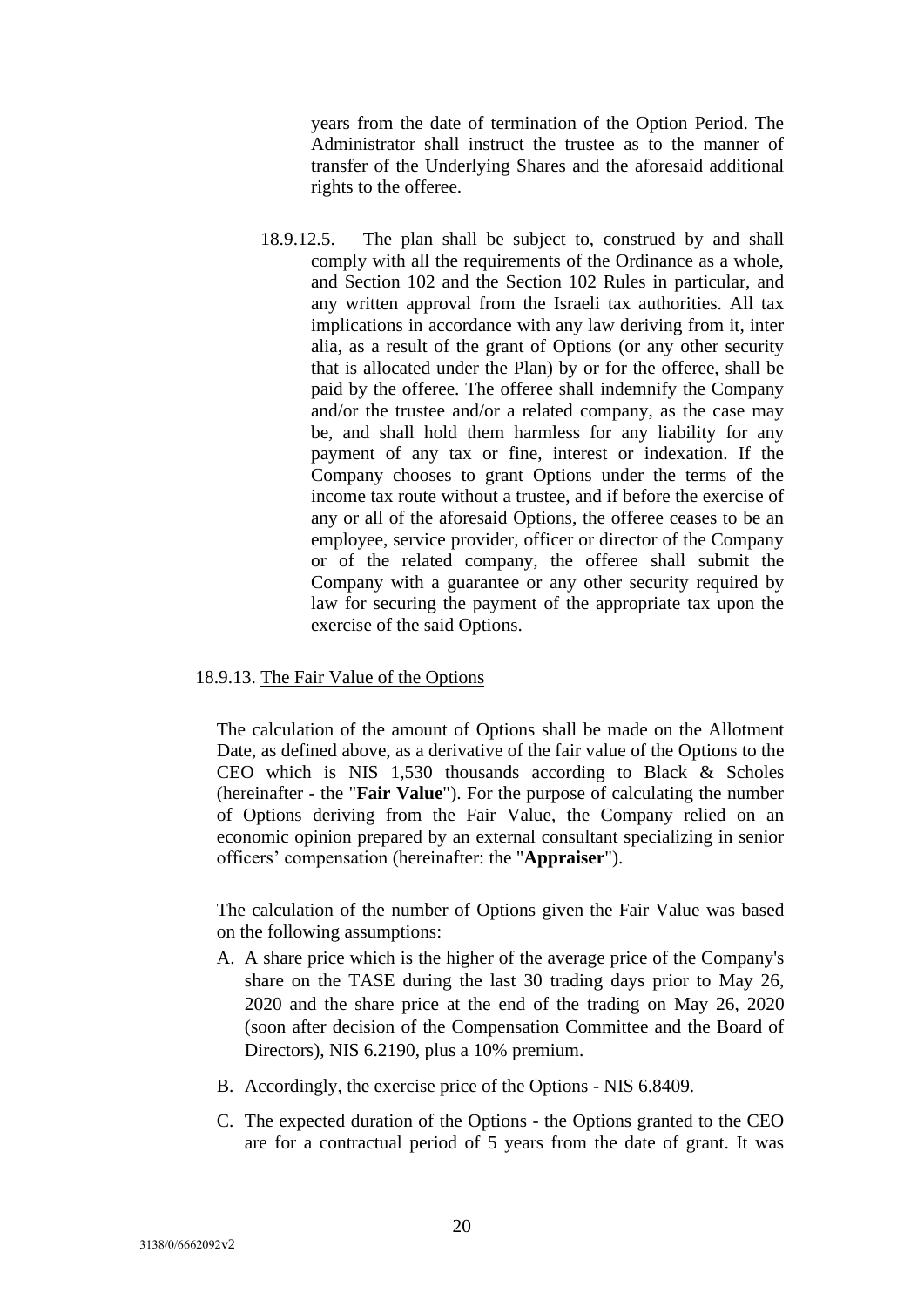assumed that the Options will, in average, be exercised in the middle of the period between the vesting period and their expiry date.

- D. Options tranches the Options shall vest in three equal tranches over a period of three years.
- E. Expected volatility The historical standard deviation of the Company was used for a period consistent with the expected duration of the Options at the date of grant. The volatility used in calculating the option's fair value is 38.74%.
- F. The exercise price of the Options is subject to adjustments in respect of the distribution of dividends and bonus shares, and therefore it was assumed that the expected dividend rate is 0%.
- G. Risk-free interest rate The interest rate taken is consistent with the expected duration of the Options and based on data of the Israeli government bonds that are not indexed to the CPI. The interest rate used in the calculation of the option's fair value is 0.314%.
- H. The option value is approximately NIS 1.5755.

## 18.9.14. The Company's issued and paid up share capital

The issued share capital of the Company prior to the allotment specified in this report is 43,065,467 ordinary shares of the Company of NIS 0.003 par value each.

#### 18.9.15. Interested Parties' Holding Percentages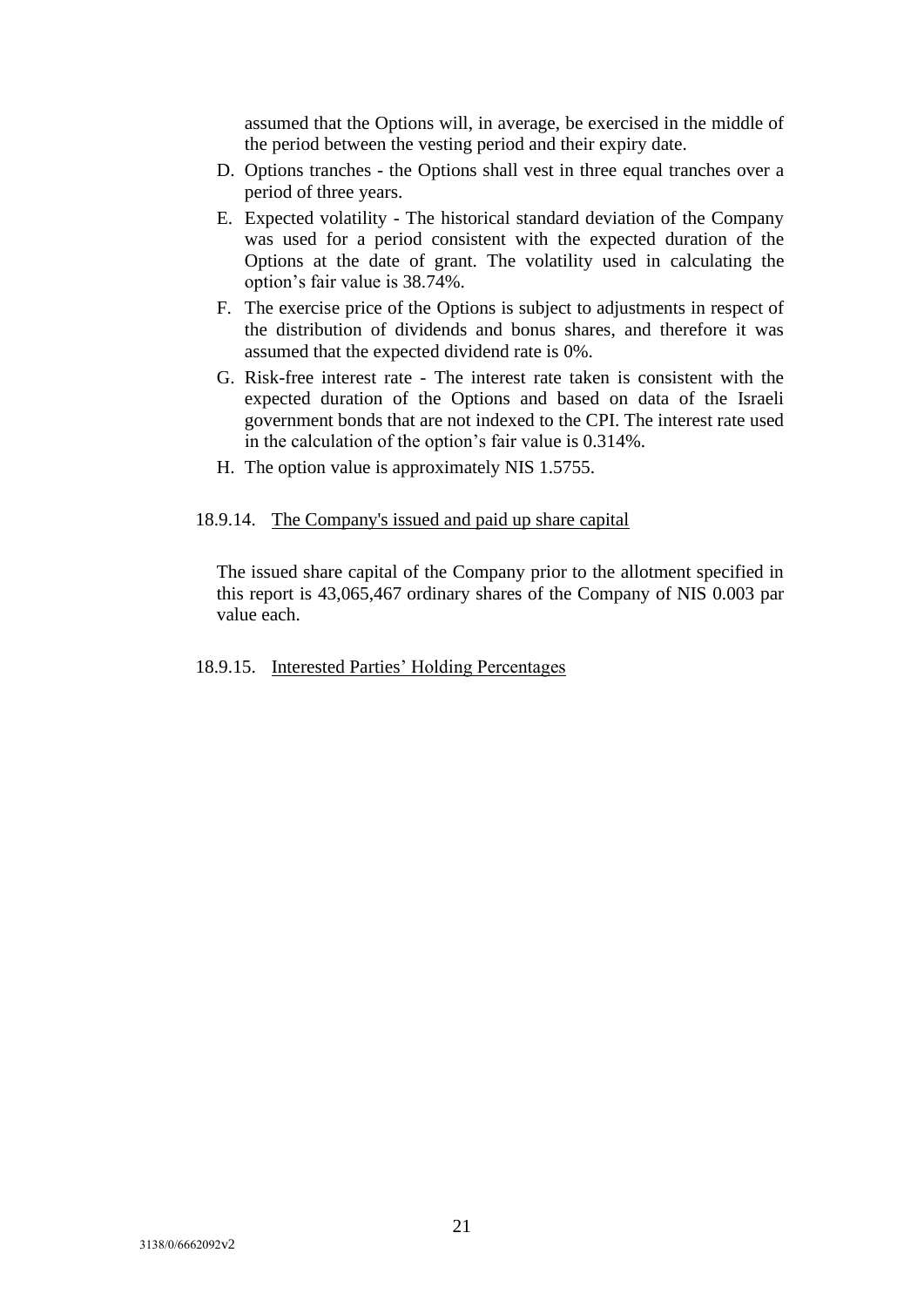| <b>Holder</b> name                        | On May 26, 2020 (prior<br>to allotment of Options<br>subject of this Report) |                                                        | <b>Immediately after</b><br>private allotment |                                 | After the private allotment<br>and assuming the exercise<br>(by the offeree) of the full<br>amount of Options offered <sup>8</sup> |                                   | On a fully diluted basis<br>(exercise of all existing<br>and offered convertible<br>securities of the<br>$Company)^9$ |                                 |
|-------------------------------------------|------------------------------------------------------------------------------|--------------------------------------------------------|-----------------------------------------------|---------------------------------|------------------------------------------------------------------------------------------------------------------------------------|-----------------------------------|-----------------------------------------------------------------------------------------------------------------------|---------------------------------|
|                                           | No. of shares                                                                | $\overline{\frac{9}{6}}$ of<br>equity<br>and<br>voting | No. of<br>shares                              | % of<br>equity<br>and<br>voting | No. of shares                                                                                                                      | $%$ of<br>equity<br>and<br>voting | No. of<br>shares                                                                                                      | % of<br>equity<br>and<br>voting |
| <b>Discount</b><br>Investments<br>Ltd.    | 26,294,982                                                                   | 61.06                                                  | 26,294,982                                    | 61.06                           | 26,294,982<br>59.71                                                                                                                |                                   | 26,294,982                                                                                                            | 56.12                           |
| The Phoenix -<br>Provident Fund           | 2,570,495                                                                    | 5.97                                                   | 2,570,495                                     | 5.97                            | 2,570,495<br>5.84                                                                                                                  |                                   | 2,570,495                                                                                                             | 5.49                            |
| Excellence<br><b>Trust Fund</b>           | 132,441                                                                      | 0.31                                                   | 132,441                                       | 0.31<br>0.30<br>132,441         |                                                                                                                                    | 132,441                           | 0.28                                                                                                                  |                                 |
| Yaron Elad                                | 43,000                                                                       | 0.10                                                   | 43,000                                        | 0.10                            | 1,014,138                                                                                                                          | 2.30                              | 1,300,367                                                                                                             | 2.78                            |
| Zohar<br>Rosenberg                        | 8,200                                                                        | 0.02                                                   | 8,200                                         | 0.02                            | 8,200                                                                                                                              | 0.02                              | 1,108,112                                                                                                             | 2.36                            |
| Niv Levy                                  | 34,600                                                                       | 0.08                                                   | 34,600                                        | 0.08<br>34,600<br>0.08          |                                                                                                                                    | 808,470                           | 1.73                                                                                                                  |                                 |
| Phoenix<br>The<br><b>Nostro</b>           | 14,139                                                                       | 0.03                                                   | 14,139                                        | 0.03<br>14,139                  |                                                                                                                                    | 0.03                              | 14,139                                                                                                                | 0.03                            |
| Epsilon<br>Trust<br>Funds                 | 12,930                                                                       | 0.03                                                   | 12,930                                        | 0.03                            | 12,930                                                                                                                             | 0.03                              |                                                                                                                       | 0.03                            |
| The<br>other<br>Company's<br>shareholders | 13,954,680                                                                   | 32.40                                                  | 13,954,680                                    | 32.40                           | 13,954,680                                                                                                                         | 31.69                             | 13,954,680                                                                                                            | 31.19                           |

# 18.9.16. Consideration details

The Options shall be allocated to the CEO without any monetary consideration as part of the terms of office and employment. As aforesaid, the exercise price is theoretical only and shall not actually be paid to the Company.

<sup>&</sup>lt;sup>8</sup> It shall be clarified that this is an amount of maximum underlying shares and maximum shareholding and voting rights percentage deriving from the underlying shares and in light of a net exercise mechanism. In practice, the shareholding percentage will be lower due to the said net exercise mechanism.

<sup>9</sup> Including exercise of options granted to additional officers of the Company, who are not directors, as stated in Section 18.8 above, under similar assumptions for the calculation of the amount of options proposed for approval to the CEO as stated in this Report.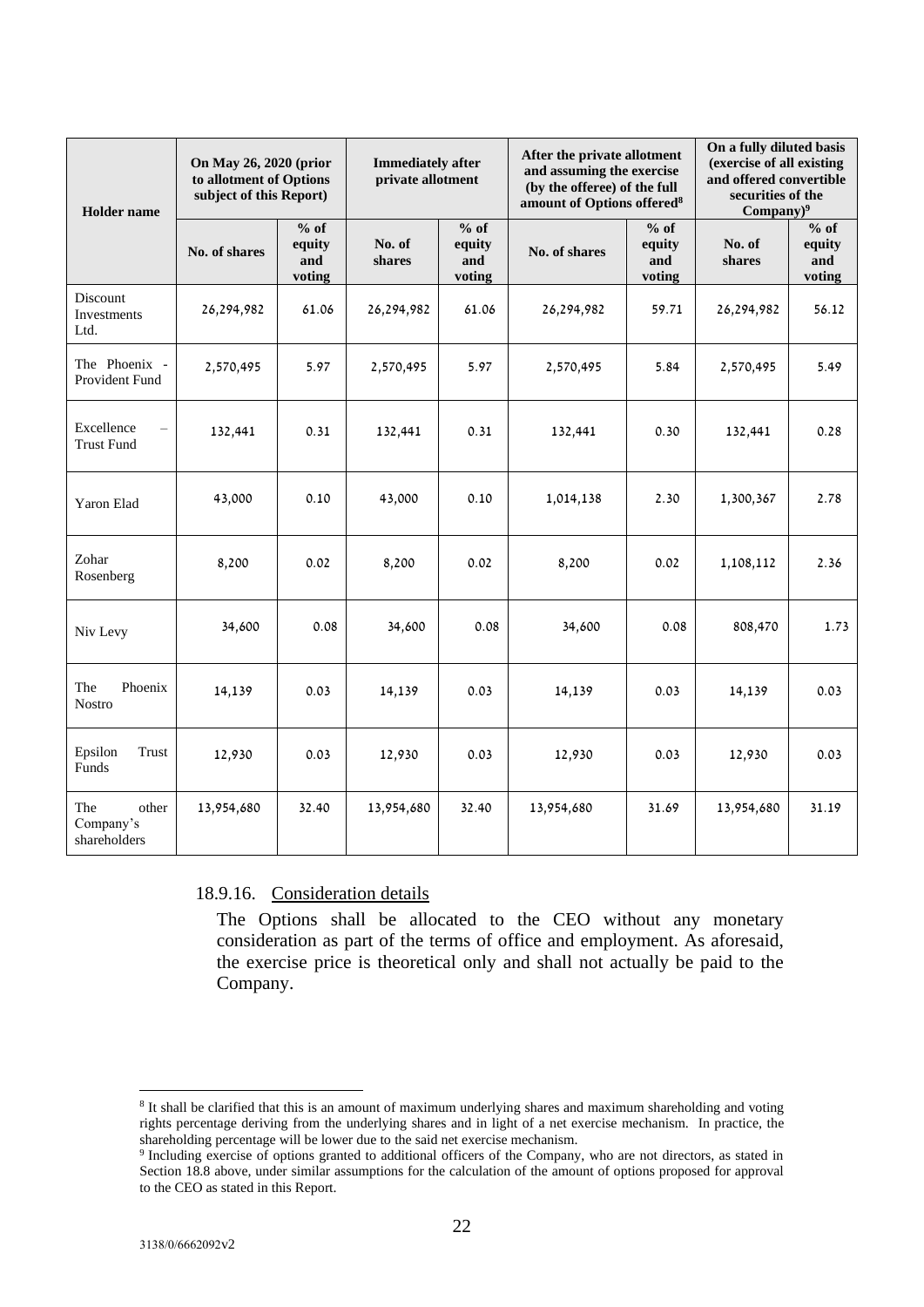18.9.17. The name of any substantial shareholder or officer of the Company which, to the best of the Company's knowledge, has a personal interest in the consideration and the nature of the personal interest of each of them

To the best of the Company's knowledge, except for the CEO's personal interest in the allotment of the Options, no substantial shareholder or officer of the Company has a personal interest in the Consideration. However, it should be noted that in parallel to the approval of the Options to the CEO, the Board of Directors approved grant of Options to other officers (who are not directors) of the Company.

18.9.18. The required approvals or the conditions prescribed for the performance of the allotment pursuant to the offer, whether they were accepted or fulfilled, and if not, at what date they are expected to be received or to exist

The allotment of the Options to the CEO pursuant to this Report shall be made after receipt of the cumulative approvals detailed below, and their receipt is a precondition for the grant to the offeree:

- A. The approvals of the relevant organs in the Company as required by law. On May 26, 2020, the Company's Board of Directors approved the grant of the Options, after the approval of the Compensation Committee. Therefore, the approval of the General Meeting convened pursuant to this Report is still required.
- B. Obtaining all the required approvals from the stock exchange, including listing for trading the underlying shares deriving from the exercise of the Options.
- 18.9.19. Agreements between the Offeree and the shareholders or other Company's Offerees

To the best of the Company's knowledge, there is no agreement between the CEO and a shareholder of the Company regarding the purchase or sale of the Company's securities or voting rights therein.

- 18.9.20. Description of prevention or restriction in carrying out transactions with the securities offered which will apply on the offeree, in accordance with the TASE articles, in accordance with law or a commitment undertaken by the offeree, to the Company's best knowledge
	- 18.9.20.1. In accordance with the provisions of the Securities Law and the Securities Regulations (Details regarding Sections 15A to 15C of the Law), 5760-2000, the Offeree will be subject to restrictions on the resale of the shares that will derive from the exercise of the offered Options pursuant to the provisions of Section 15C of the Law and the said Securities Regulations which shall be from time to time, when the allotment to the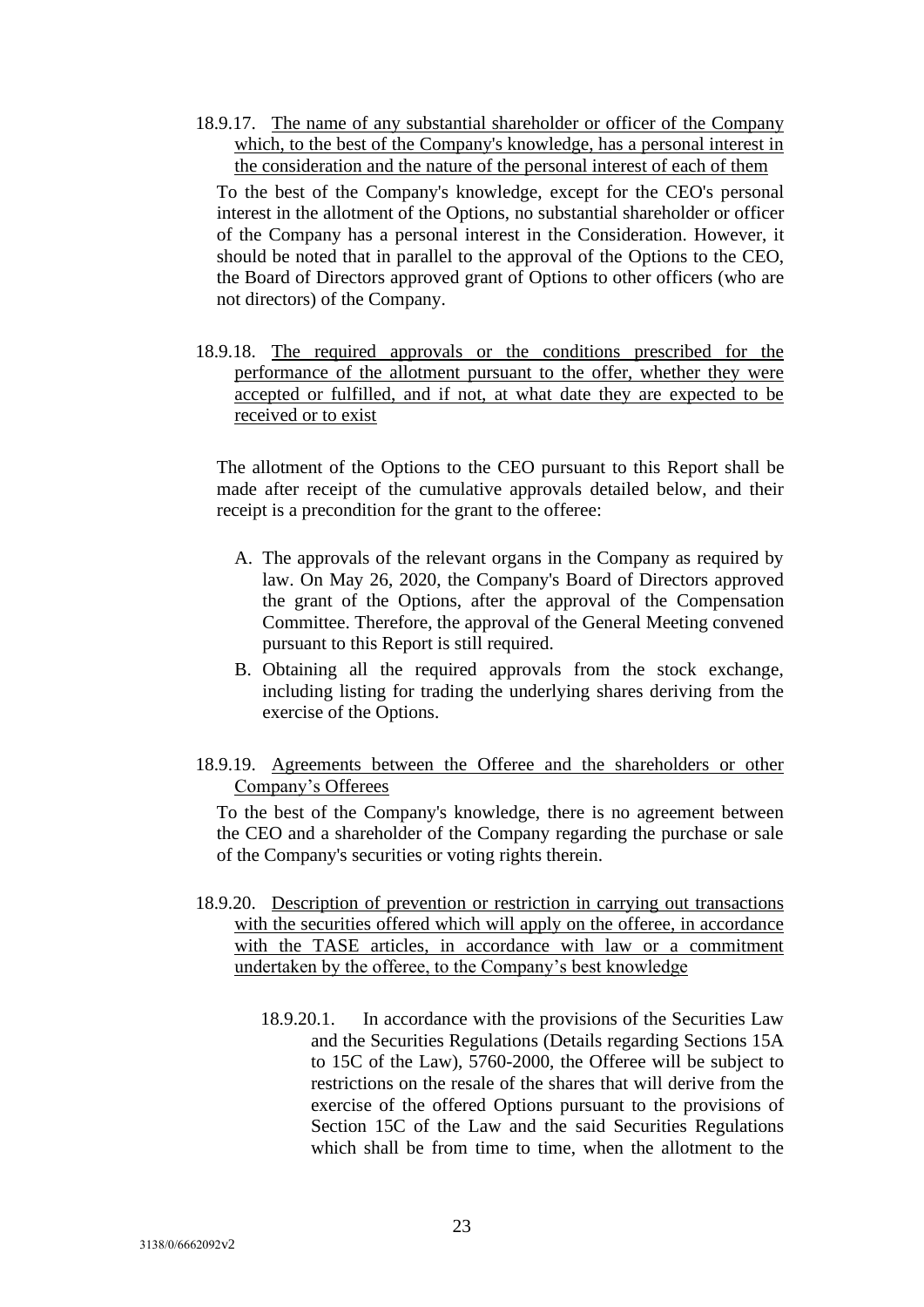offeree shall be deemed an allotment under Section 15A (a) (1) of the Law.

- 18.9.20.2. Subject to the contents of the Option Plan, the trustee shall not perform any transaction or action with the Options and/or the Underlying Shares, shall not transfer, assign, withdraw, foreclose or pledge them voluntarily and shall not issue a power of attorney or a deed of transfer for them, whether with immediate or future effect, other than a transfer by virtue of a probate will or by law, except following payment of the applicable tax due from their allotment or after securing such tax payment; If the shares were transferred by virtue of a probate will or by law, the provisions of Section 102 and the provisions of the 102 ules shall apply to the offeree's heirs or transferees, as the case may be. The trustee shall not transfer the Options to any third party, including the Offeree, except in accordance with instructions received from the administrator.
- 18.9.20.3. The Options and all the other rights of the Offeree under the option plan, and during the Lock-Up Period - the underlying shares and any rights deriving therefrom - may not be transferred, assigned, sold, pledged or foreclosed, and no right may be granted to any third party other than to transfer to heirs by law subject to the terms of the Plan and the Options and subject to the Lock-Up Period and the provisions of Section 102 and the 102 Rules.
- 18.9.20.4. Prior to the payment of the applicable tax as stated in Section 102 to the Ordinance and the rules, or prior to securing its payment, Options or Underlying Shares may not be transferred, assigned, pledged, foreclosed or otherwise voluntarily encumbered, and no power of attorney or transfer deed, whether immediate or of future effect, may be issued, except by virtue of a probate will or by law; If the Options or the Underlying Shares were transferred by virtue of a probate will or by law as aforesaid, the provisions of section 102 to the Ordinance and the rules shall apply to the Offeree's heirs or transferees.
- 18.9.20.5. Transfer of rights to Options or to underlying shares granted under this plan and/or rights deriving therefrom pursuant to a probate will or in accordance with the law shall be valid and binding on the Company only after the Company has been furnished with the following notarized documents:
	- A. Written request for transfer and a copy of a legal document that creates or confirms the right of such person to act in relation to the Offeree's estate and which creates or approves the right of the transferee;
	- B. Written consent by the transferee to pay any amount in respect of the Options or the underlying shares and consent to pay any payment required in accordance with the provisions of the Option Plan and consent to comply with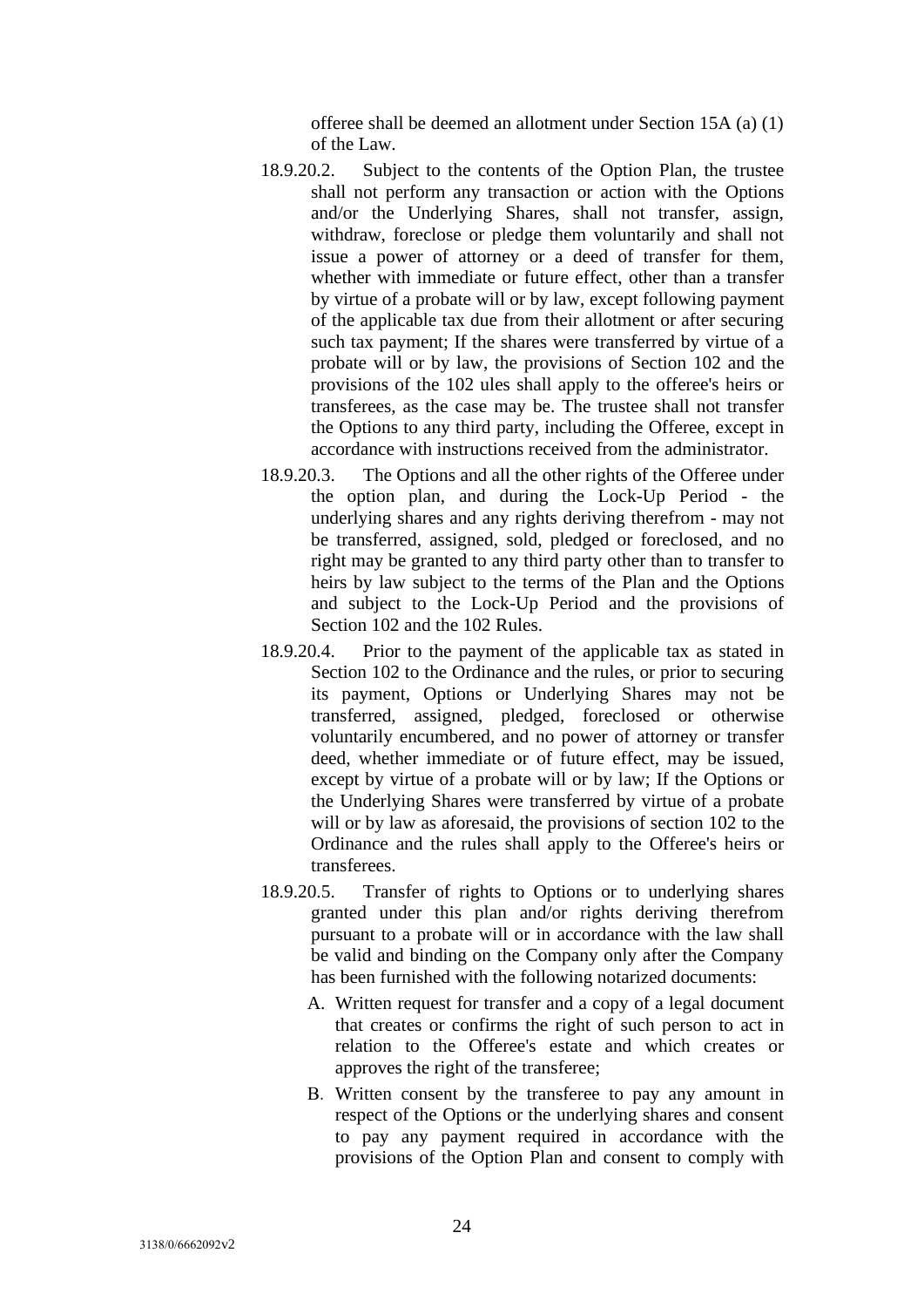all the provisions of the Option Plan and the Options award letter;

C. Any other evidence required by the Administrator in order to establish the right to transfer the Options or the underlying shares granted under the Option Plan and/or any right deriving therefrom, and the validity of the transfer.

#### 18.9.21. Options Grant Date

The Allocation Date is as set forth in Section 18.6 above. As stated above, the number of Options to be granted to the CEO on the Allotment Date was determined in accordance with the fair value in the amount of NIS1,530 thousands and according to the assumptions on which the fair value is based as specified in Section 18.9.13 above.

### 18.9.22. Administrator's Authorities

Subject to the provisions of the Law, the Company's Articles of Association, the Compensation Policy and any other resolution of the Company's Board of Directors, the Administrator or a Board of Directors' committee so authorized by the Board of Directors, shall be authorized, in its sole discretion, to exercise all powers and authorities (subject to Board of Directors' approval, if such an approval is required by law) and to interpret, whether such powers and authorities have been expressly given to them in the Option Plan or whether such powers or powers are required or desirable for the purpose of administering the plan, including:

- A. To determine:
	- 1) Who shall be the offerees under the Plan, number of Options to be granted to each offeree in accordance with the Compensation Policy, the vesting conditions, the vesting and lock-up periods for each offeree and the exercise price of the Options (subject to the approval of the authorized organs, if such approval is required by law);
	- 2) Date or dates at which Options will be granted;
	- 3) Whether, to which extent and under which circumstances, shall it be possible to repay, cancel, foreclose, replace, return to the Company or waive Options or an underlying share held in trust;
	- 4) Any provision or condition according to which Options are granted, in addition to those specified in the Option Plan;
	- 5) Whether all or part of the Underlying Shares are allocated out of dormant shares of the Company, including those that the Company intends to purchase for this purpose;
	- 6) To resolve whether to deposit shares, in advance in trust in the hands of the trustee, that are to be purchased for the purpose of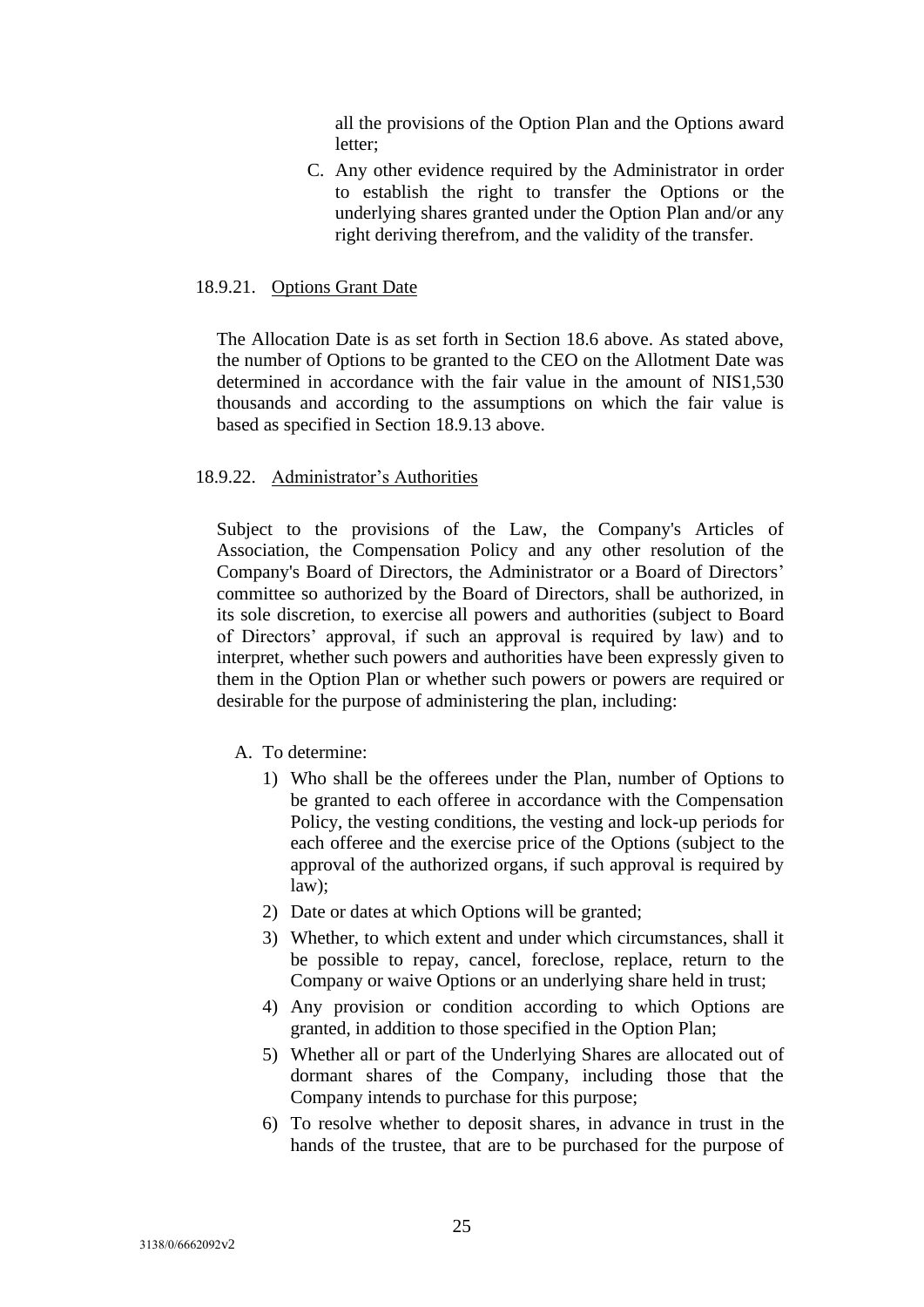their grant to the trustee in favor of the offerees as underlying shares.

- 7) To approve adjustments in the terms of the Options whose manner of execution was not explicitly determined in accordance with the provisions of the Option Plan;
- 8) Take any measures or actions necessary or desirable for the management and implementation of the Option Plan.
- B. Interpret any provision of the Option Plan and take any action required as a result of this interpretation, including:
	- 1) In accordance with the provisions of the Option Plan for vesting acceleration, to accelerate the dates according to which the Options are to be vested;
	- 2) Exercise the powers vested in it in accordance with the provisions of the Option Plan;
	- 3) If necessary to interpret and guide how each of the provisions of the Option Plan has to be implemented.

Notwithstanding the foregoing, any interoperation, resolution or action of the Administrator will not contradict the provisions of Section 102 and the rules, and any waiver or amendment of a term of the Option Plan, which are not set forth under the Option Plan or under the grant letter, will not significantly derogate from the rights of the offerees under the option granted under the Option Plan, unless consented in advance by those offerees.

### 19. Specification of terms of office and employment

19.1. Following is a summary of the CEO's expected compensation, according to the proposed terms of office and employment (including the grant of Options to the CEO), insofar as they will be approved by the general meeting, under the assumption that the CEO will serve for a full calendar year<sup>10</sup> and under the assumption the CEO will serve until the end of the year (in terms of gross salary, NIS in thousands):

<sup>&</sup>lt;sup>10</sup> In practice, the CEO commenced on March 2020 and the equity compensation pursuant to this Report was not yet granted to him; in view of which, the accounting expense in practice due to the salary component and the total CEO compensation for 2020, are expected to be lower than as indicated in the table.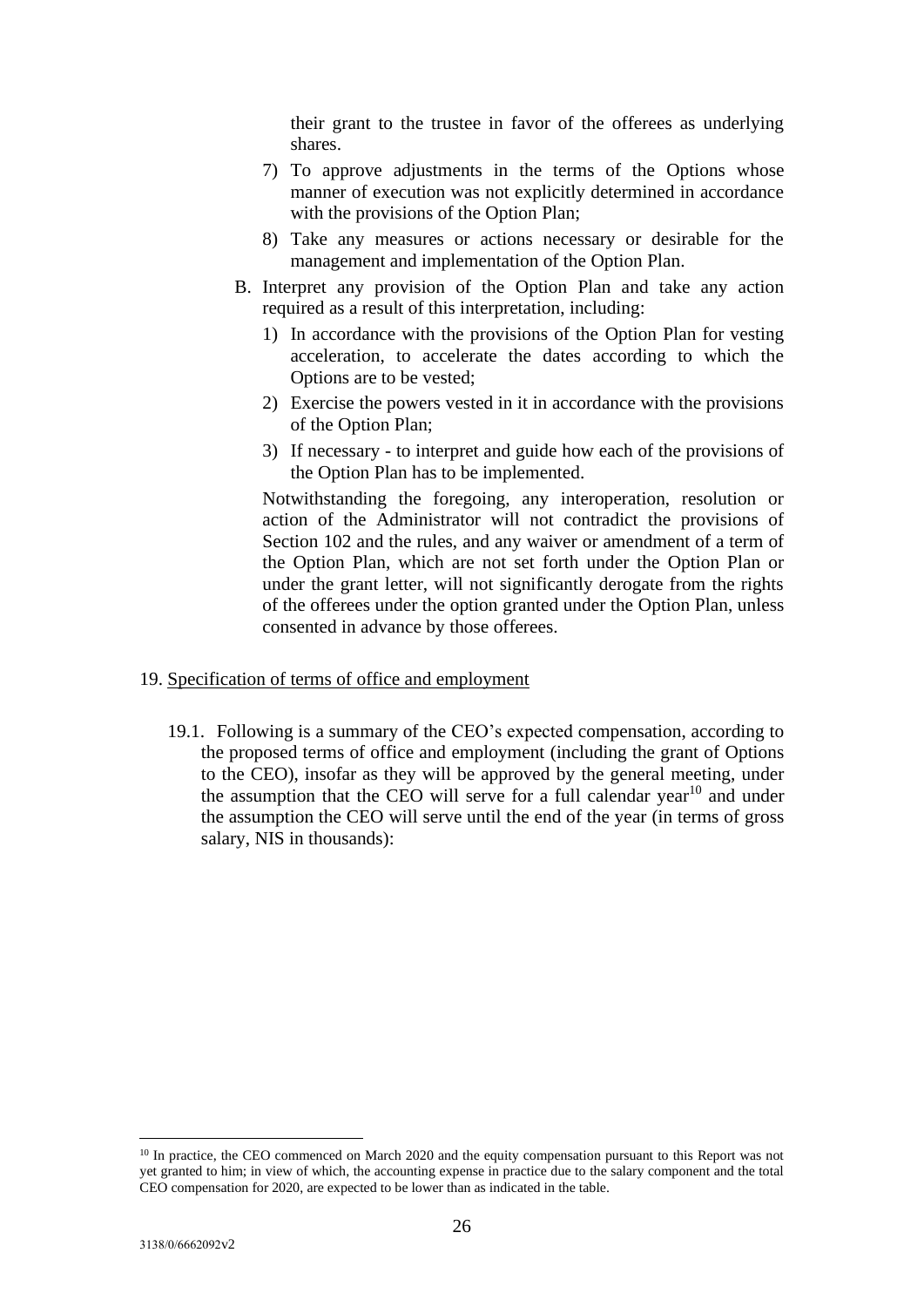| Details of the receiver of the compensation |                 |                                     |                                                                            |               | <b>Compensation for services</b> |                             |                                         |                    |                       |     | <b>Total</b> |       |
|---------------------------------------------|-----------------|-------------------------------------|----------------------------------------------------------------------------|---------------|----------------------------------|-----------------------------|-----------------------------------------|--------------------|-----------------------|-----|--------------|-------|
| <b>Name</b>                                 | <b>Position</b> | <b>Scope</b><br>of<br>office<br>(%) | Rate of<br>holding in the<br>corporation's<br>share capital<br>$^{11}($ %) | <b>Salarv</b> | Annual<br>Bonus <sup>12</sup>    | Special Bonus <sup>13</sup> | <b>Equity</b><br>Compe<br>nsation<br>14 | Managem<br>ent fee | Cons<br>ulting<br>fee | fee | other        |       |
| Yaron Elad                                  | CEO             | 100%                                | 0.74%                                                                      | 1,545         | 765                              | 510                         | 765                                     |                    |                       |     |              | 3,585 |

#### 19.2. Ratio between fixed and variable components

The ratio according to expected data for 2020 (given theoretical entitlement to a maximum<sup>15</sup> cap for the annual bonus for 2020) between the annual cost of the variable components and the annual total cost of the CEO's compensation terms for 2020 will be approximately 45%*.*

# 19.3. Process for approval of the grant of Options to the CEO and reasons of the Compensation Committee and the Board of Directors for the approval

- 19.3.1. The following data and information have been reviewed and considered, inter alia, during the meetings of the Board of Directors and of the Compensation Committee:
	- 19.3.1.1. The Company's Compensation Policy;
	- 19.3.1.2. The terms of office of the previous CEO;
	- 19.3.1.3. The terms of employment of the Company's employees (including the data required for reference pursuant to the Companies Law);
	- 19.3.1.4. An economic opinion prepared by the Appraiser for the purpose of calculating the number of Options derived from the Fair Value;
- 19.3.2. The members of the Compensation Committee who participated in the Committee's meeting approving the terms of office and employment are: Ehud Rassabi (External Director and Chairman of the Committee), Yehuda Freidenberg (External Director) and Lee-Bath Nelson (External Director).

<sup>&</sup>lt;sup>11</sup> With respect to the rate of holdings in the Company's share capital it should be clarified that it is based on an assumption of maximum exercise and maximum shareholding in the share capital and in the voting rights deriving from the Underlying Shares under the assumption of exercising the current options at the capped price (as detailed in the Immediate Report on a private offering published on November 21, 2018, ref. no. 2018-01-112131) and in view of the net exercise mechanism. In practice, the holdings may be lower insofar as the exercise shall be at a rate lower than the aforesaid capped price. This rate does not include the shares deriving from the grant proposed herein to approve.

<sup>&</sup>lt;sup>12</sup> The amount of the annual bonus shall only be determined following the end of the year, based on the same year's results. The indicated sum is the CEO's annual bonus cap based on the proposed terms.

 $13$  The amount of the special bonus, insofar as the CEO shall be entitled to it, shall only be determined following the end of the year, based on the same year's results. The indicated sum is the CEO's annual bonus cap based on the proposed terms.

 $14$  The amount of the equity compensation is in the maximum possible value for a calendar year whether granted in the form of options or paid in cash in accordance with the Company's Compensation Policy.

<sup>15</sup> Including a special annual bonus as detailed below.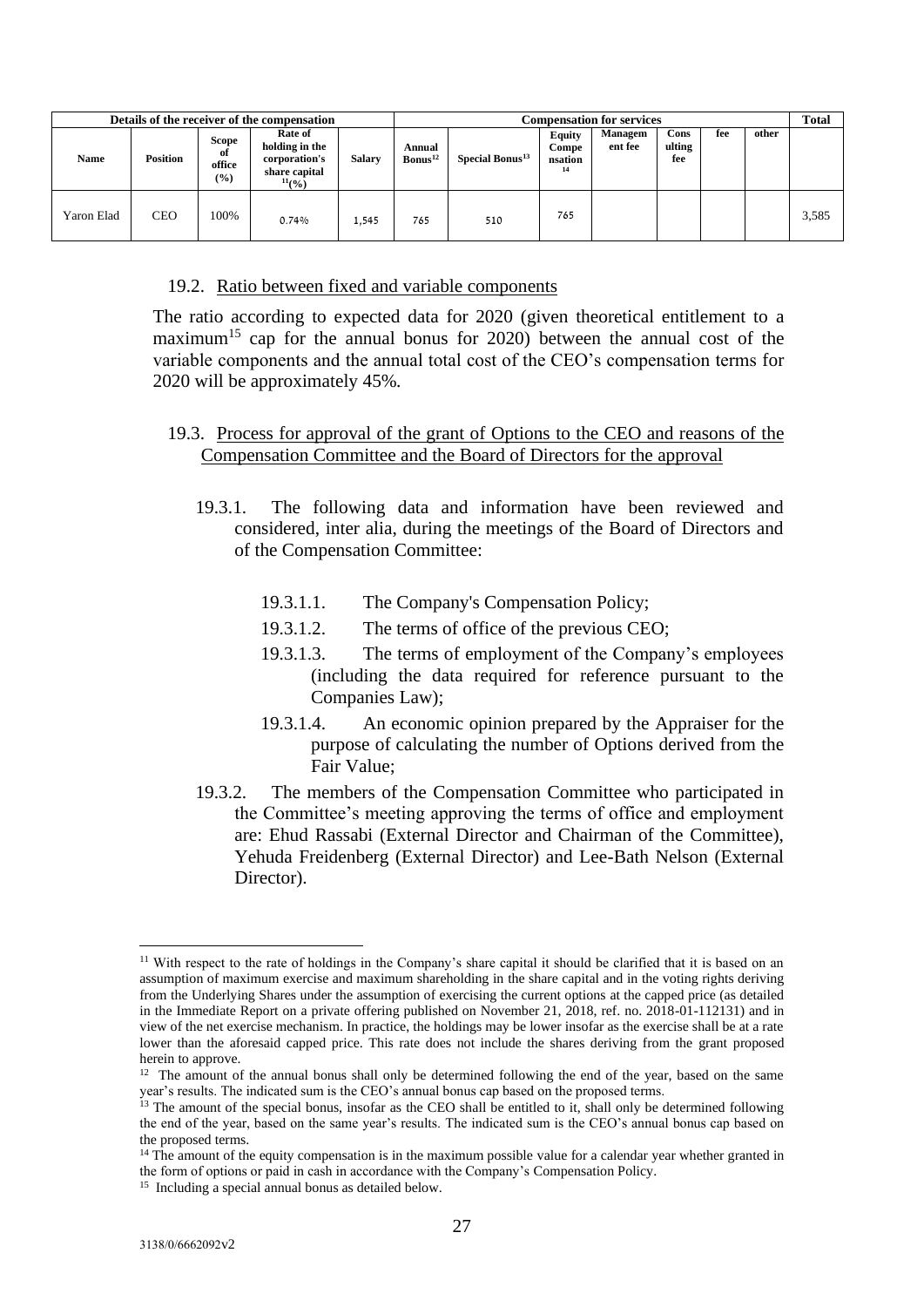- 19.3.3. The members of the Board of Directors who participated in the meeting of the Board of Directors approving the terms of office and employment were: Eduardo Elsztain, Saul Zang, Gerardo Tyszberowicz, Amiram Erel, Doron Cohen, Ehud Rassabi, Yehuda Freidenberg and Lee-Bath Nelson.
- 19.3.4. Compensation Committee and the Board of Directors reasons for approving the resolution on the agenda regarding the CEO:
	- A. The CEO has been involved in the Company's business as a senior officer in the last 10 years, and has a thorough knowledge of the Company's business in all its aspects. The CEO has many years of proven, varied senior managerial, business and financial experience.
	- B. The proposed compensation terms were determined, among others, in view of the CEO's education, qualifications, expertise and professional experience
	- C. The CEO is familiar with the Company's business, and his service as the CEO of the Company is highly significant to Company's activity and business, including in view of the challenges faced thereby, and he makes a significant contribution to the Company.
	- D. The CEO's office and employment terms comply with applicable law and are consistent with, and based upon, the Company's Compensation Policy; and are appropriate in comparison with the employment terms of the previous CEO.
	- E. The maximum ratio between the fixed component and the variable component in the CEO's employment terms, as reflected in the caps which were determined, is proportionate and balanced, given the Company's field of business.
	- F. The grant of Options is in line with the interests of the Company and shall strengthen the CEO's identification with the Company. The total remuneration proposed to the CEO includes components intended to secure the CEO's activity for the purpose of maximizing the Company's profits both in the short term and in the medium and long term.
	- G. If the Options shall be granted in a certain calendar year, the share yield component in the equity variable component shall not apply, which is also expected to save monies to the Company's cash flow.
	- H. The Options' terms, including the amount of Options and their vesting periods, are in compliance with the guidelines determined for officers under the Company's Compensation Policy approved by the General Meeting of the shareholders.
	- I. The Option Plan and the grant of Options to the CEO aim to balance between the fixed and variable components – the equity compensation, in order to ensure that the variable components do not create a conflict of interest and encourage taking unreasonable risks. The amount of Options at the Allocation Date is limited by a cap which is aligned with the limitations set forth in the Compensation Policy, such that the connection between the fixed component and the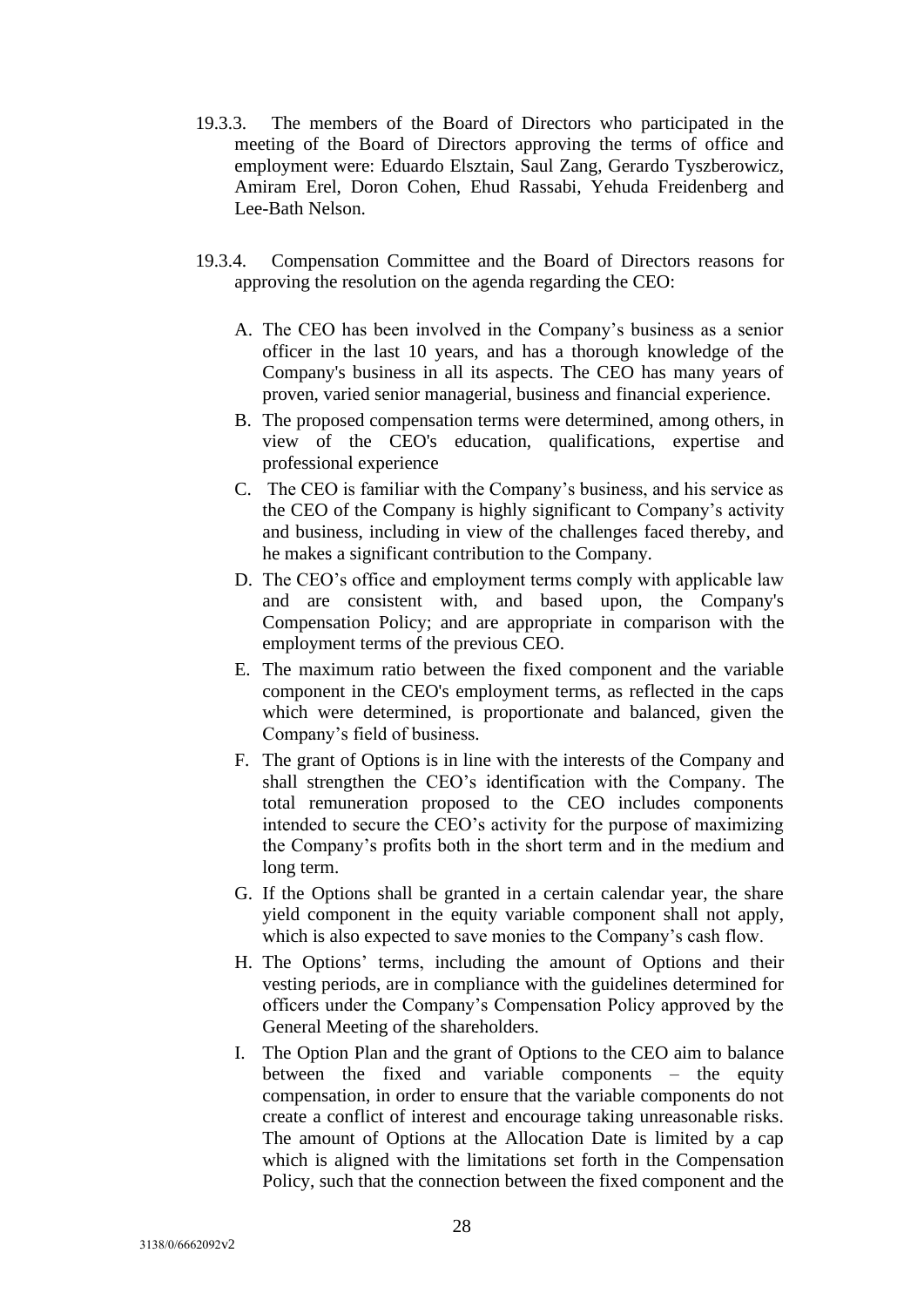variable component is preserved and the variable component is capped at the Allocation Date.

- J. The recommendation to approve the grant of Options to the CEO is provided after examination of the ratio between the CEO's office and employment terms and the salary cost of the other Company's employees. The Compensation Committee and the Board of Directors estimate that the gaps should not have an influence over the labor relations in the Company, due to, among others, the complexity of the CEO's role and the fact that the Options are granted, as aforesaid, in lieu of the share yield component.
- K. The Compensation Committee and the Board of Directors of the Company were presented with data pertaining to the ratio between the terms of office and employment of the CEO and the median and average salary of the other Company's employees. It is noted that due to the fact that the Company is a holding company with a reduced management headquarters, in the estimate of the Compensation Committee and the Board of Directors, these ratios have less significance in the Company. The Compensation Committee and the Board of Directors found that these ratios have no effect on the employment relations in the Company.
- L. The Compensation Committee and the Board of Directors of the Company were presented with a comparative work prepared by an external advisor, comparing the CEO's compensation, including all its components, and the compensation of chief executive officers in similar companies with respect to the field and size of business activities and in relation to the previous CEO of the Company and also to various financial details. In accordance with such comparative data, the CEO's proposed terms of office are within the sample range and are reasonable in relation to the comparative data. In addition, the CEO's total annual compensation cost in accordance with his proposed terms of office and employment is lower than the said total cost of the previous CEO of the Company.
- M. In light of the foregoing reasons, approval of the terms of office and employment offered to the CEO, including the approval of the grant of Options to the CEO, are reasonable and fair in the circumstances.
- N. There were no dissenting votes at the Compensation Committee and the Board of Directors for the approval of the proposed terms of office and employment.

# 20. The identity of the Controlling shareholder and the rights conferring control over the company

20.1. Discount Investment Corporation. Ltd. (DIC) is considered to be the controlling shareholder of the Company, by virtue of DIC's holdings, as of the date of this Report, of 61.06% of the issued share capital of the Company and of the voting rights in the Company (and approximately 59.09% of the above rights on a fully diluted basis). DIC is a publicly-held company whose shares are traded on the Tel Aviv Stock Exchange.